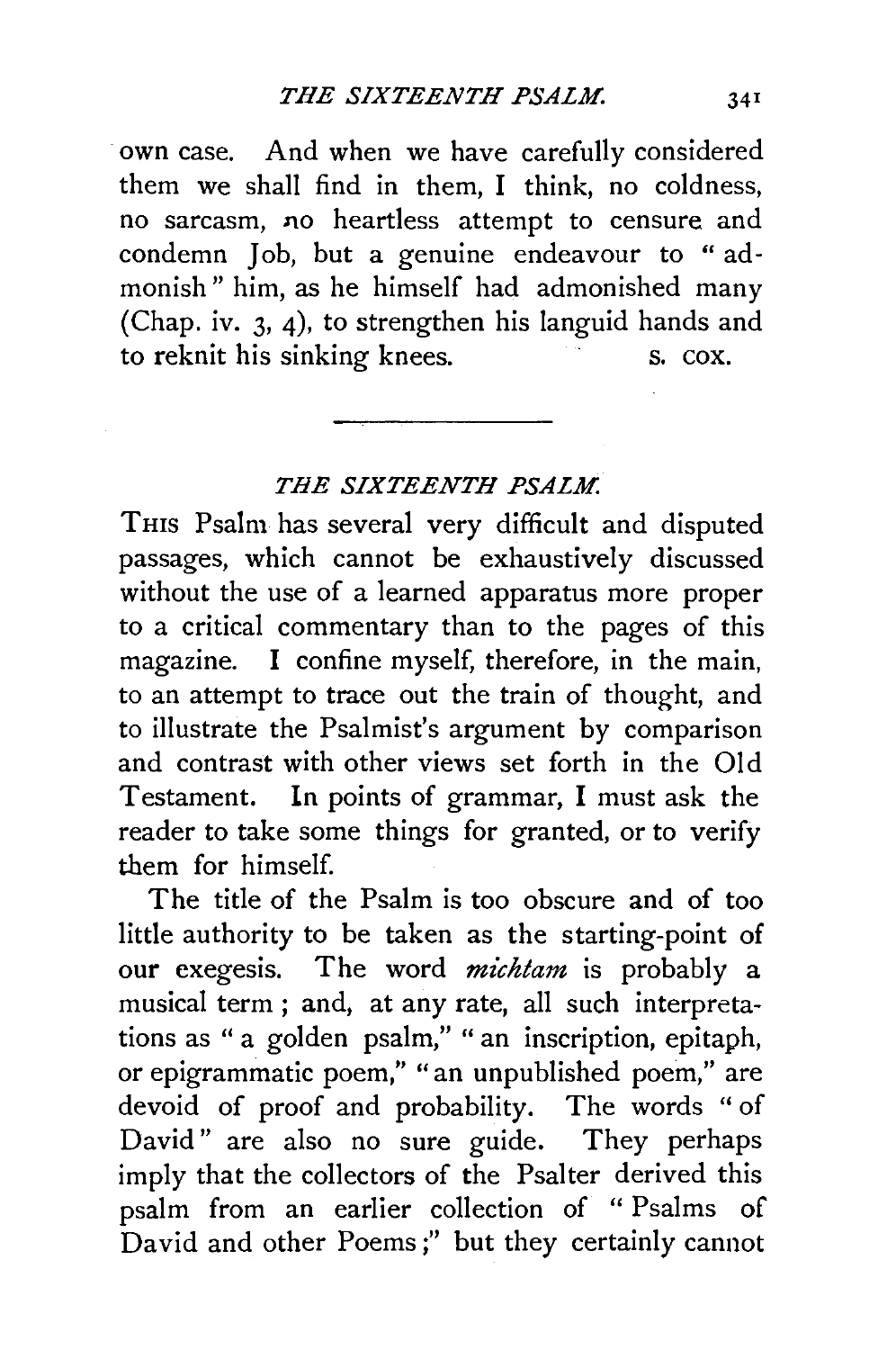be taken as authoritative. The Psalm must be allowed to speak entirely for itself.

The Psalmist begins with a prayer and a plea:

#### Verse 1.-Preserve me, O God, for I have committed myself to thee.

The Hebrew verb which the Authorized Version renders, "in thee do I *put my trust,"* does not indicate a subjective frame of mind, an attitude of trust and expectancy, but an objective relation of the Psalmist to God as his King and Protector. In a non-religious sense the word is used of a vassal who attaches himself to a suzerain in order to enjoy his protection. (Judges ix.  $15$ ; Isa. xxx. 2.) So the religious use of the term rests on the theocratic conception of God's covenant with his people. The Psalmist does not rest on the vague plea of modern subjectivity-" Save me, for I believe, and trust that Thou wilt save me." Nor, on the other hand, does he plead any merit toward God to be recompensed by help in his present necessity. He pleads a covenant relation to God. He is Jehovah's vassal, and his King is identified with his cause, so that he can claim with confidence the help and protection to which the honour of God's name is pledged in virtue of his grace and truth. Thus the plea of our verse, and of such parallel passages as Psa. vii. 1; xxxi. I; lxxi. I; cxli. 8, is essentially one with the plea, "for thy name's sake" (Psa. xxv. 11; xxxi. 3); " for the glory of thy name" ( $Psa$ . lxxix. 9). This is the form which appropriating faith takes in the Old Testament. Resting on the historical covenant of God with Israel, on the fact that Jehovah has chosen a people for Himself upon earth, the Psalmists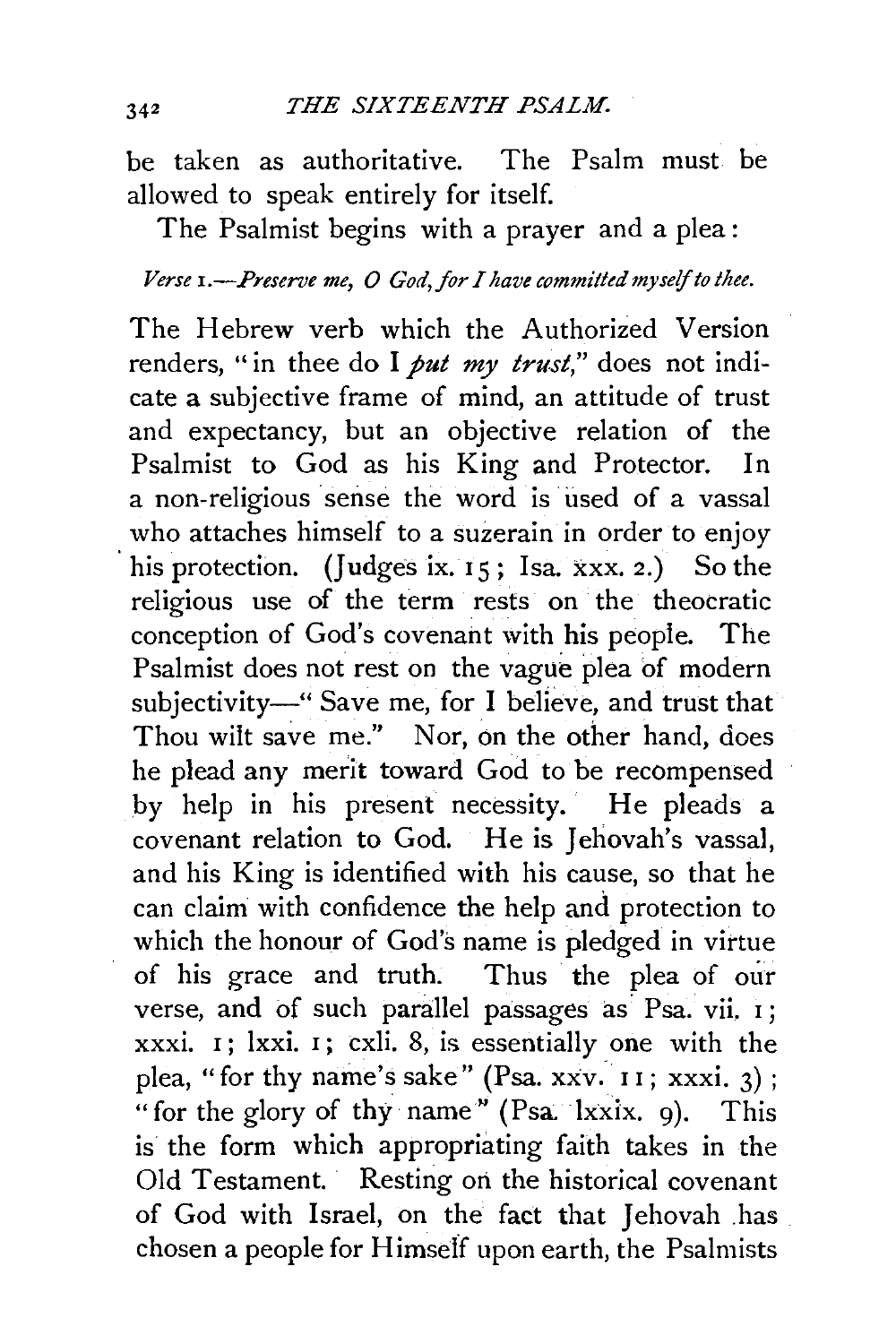claim the benefits of this covenant grace in the consciousness that, with integrity of heart, they commit themselves to God in loyal obedience. This act of faith resting on the covenant is indivisible from a loyal acceptance of the sovereignty of God's will as expressed in the covenant law. (Psa. xvii. xxvi.)

*Verses z,* 3.-I *say of 'Jelwvah, "Thou art my Lord; My Wl!al is not beyond Thee:'' Of the saints that are in the land,* " *They are the nobles, tit whom is all my delight.''* 

The italics of the English version, *0 my soul,* rest on a mere Rabbinical conceit, and are unnecessary if for *thou hast said* we substitute *I say*, which is quite admissible grammatically. The second half of verse 2 is more puzzling. The Authorized Version has followed a Jewish commentator, the elder Kimchi; and the Prayer-book Version, which agrees with the Septuagint and Vulgate, is not very different in its general sense. But a rendering more suitable to the context was adopted by some of the best ancient interpreters, who express the sense, " My weal is not apart from thee." Grammatical precision demands a slight modification *oi* this view. Taken quite literally, the Psalmist's words are, "My weal is not additional to thee." Not merely is God the source of all his weal, but everything which he recognizes as a true good, God actually contains within Himself. (Cf. Psa. lxxiii. 25.)

In the third verse the Hebrew text appears to have suffered a slight corruption. The Authorized Version ignores a small but important word  $(n\pi)$ . which can hardly be assumed to be a mere pleonasm.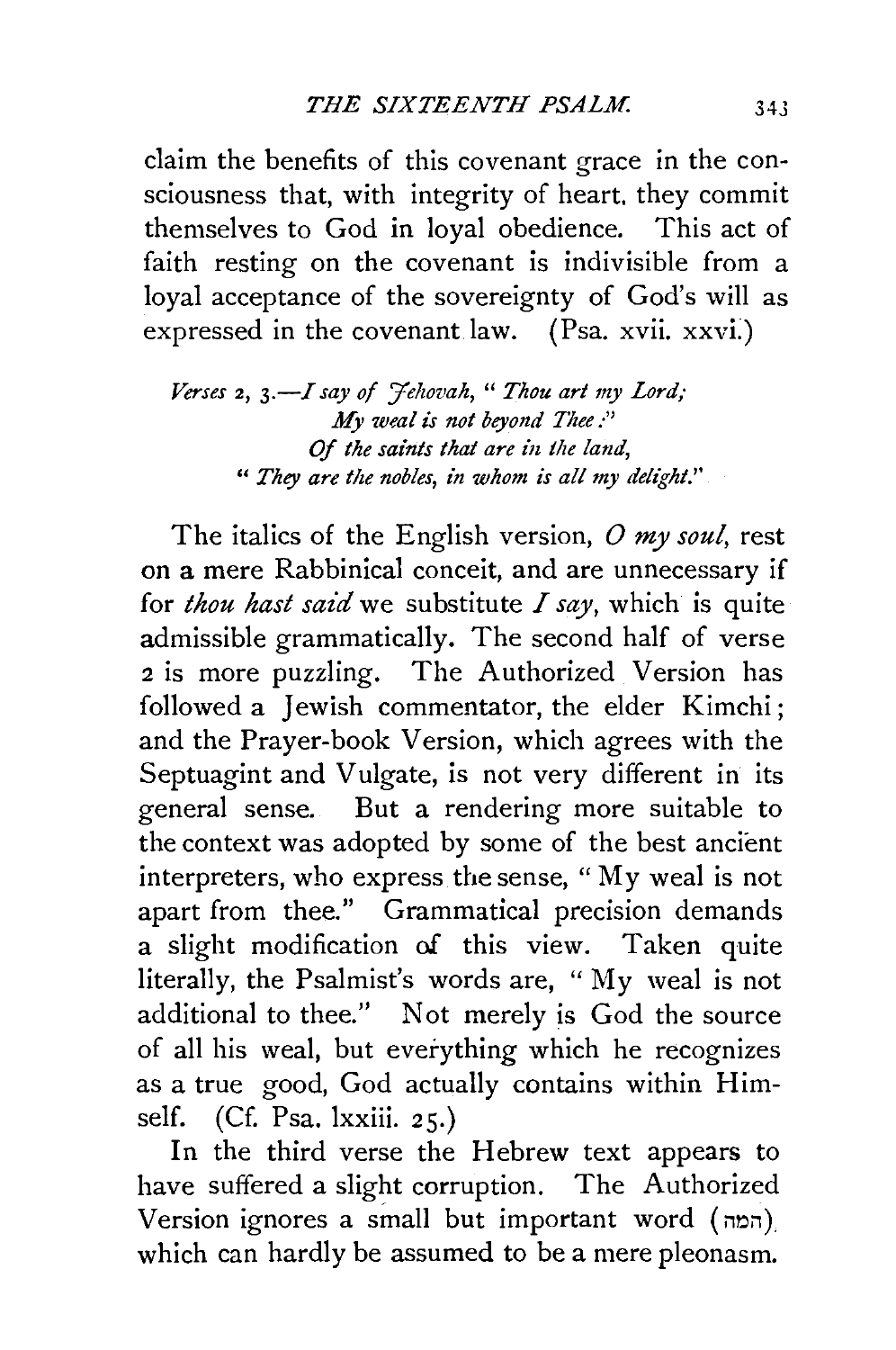The only commentator, I believe, who has given an altogether easy grammatical rendering of the Hebrew text as it stands is Hitzig, and he has succeeded only by a hypothesis as to the occasion and general scope of the psalm, in which no one has been bold enough to follow him. Hitzig supposes that the Psalm was written by David to accompany the gifts taken from the spoil of Amalek which he distributed to the elders of Judah. (I Sam. xxx.) The verse may then be rendered, "These [gifts I dedicate] to the saints in the land, even the nobles," &c.

But while the verse as it stands is hopelessly puzzling, the omission of a single letter ( $y =$  and, after *earth)* gives an excellent sense, and to this critical remedy, which perhaps has some countenance from the old Versions, several of the most cautious commentators have betaken themselves. He who seeks his sole good in God can value men only in their relation to Jehovah, but to those who are God's people he will cling with hearty love. This is the sense of the Psalmist's assertion that the " holy in the land " are ia his eyes " noble," invested with reverend dignity, and at the same time objects of his delight. (Cf. Psa. xv. 4.)

Verse 4.- Many are their sorrows who purchase other gods. *Their drink offerings* of *blood will I not offer, Nor take their names upon my lips.* 

The rendering *hasten* given in the Authorized Version implies a change of pointing. The verb means properly to "acquire by barter," and those Israelites are meant who have given up Jehovah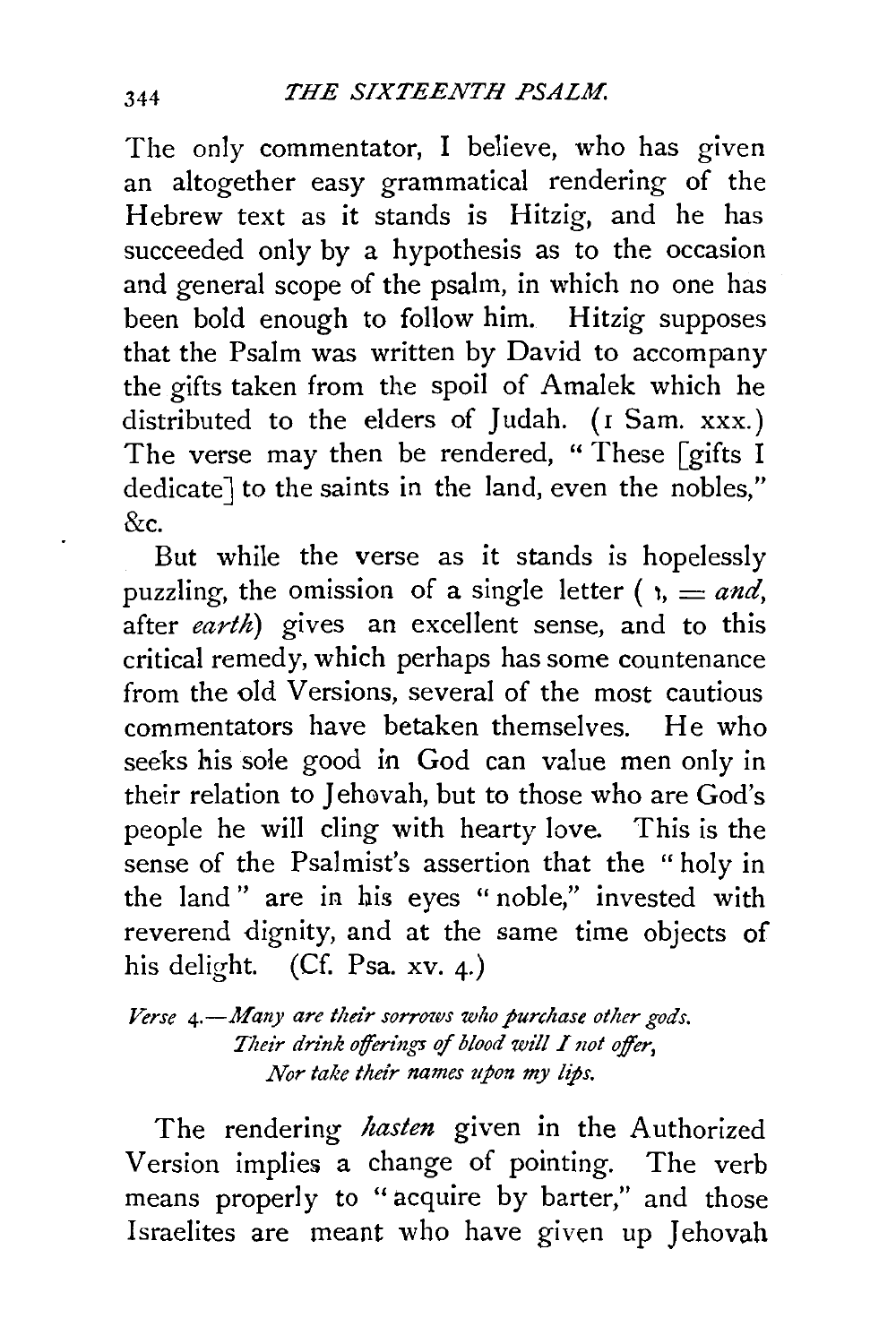in exchange for false gods. (Cf. Jer. ii. II.) The unhappiness of those who forsake the true God appears here as the necessary converse of the assurance of perfect weal and blessedness in Jehovah. That the singer has in his eye an actual class of his countrymen who had exchanged the all-sufficient God for vain idols is plain. But the assurance that their lot is a lot of many sorrows is not drawn from experience. The tone in which the singer protests that he will have no share in their worship seems rather to imply that they were then in the ascendant, so that a strong temptation to join them was held forth to the man who could not oppose to their seductions the certainties of fellowship with the living God. But to him who has tasted the fulness of joys that is found in the presence of Jehovah (verse  $11$ ) it is an inevitable inference that divorce from God must mean abundance of sorrows. And as the contemplation of God as his perfect weal led the Psalmist in verse 3 to express his loving attachment to God's people, so, in a manner strictly parallel, contemplation of the false gods as the principle (if we may so express it) of infinite sorrow leads at once to a burst of aversion from them and their worshippers :

> *I will not pour out their bloody libations, Nor wz'll* I *take thct'r names upon my lips.*

This parallelism is most sharply brought out if we suppose, as is otherwise natural, that *their* libations and *their* names mean the libations which the idolaters pour out and the names which they bear on their lips. In Semitic antiquity the very name of a god included a predication of his power, dignity, or vir·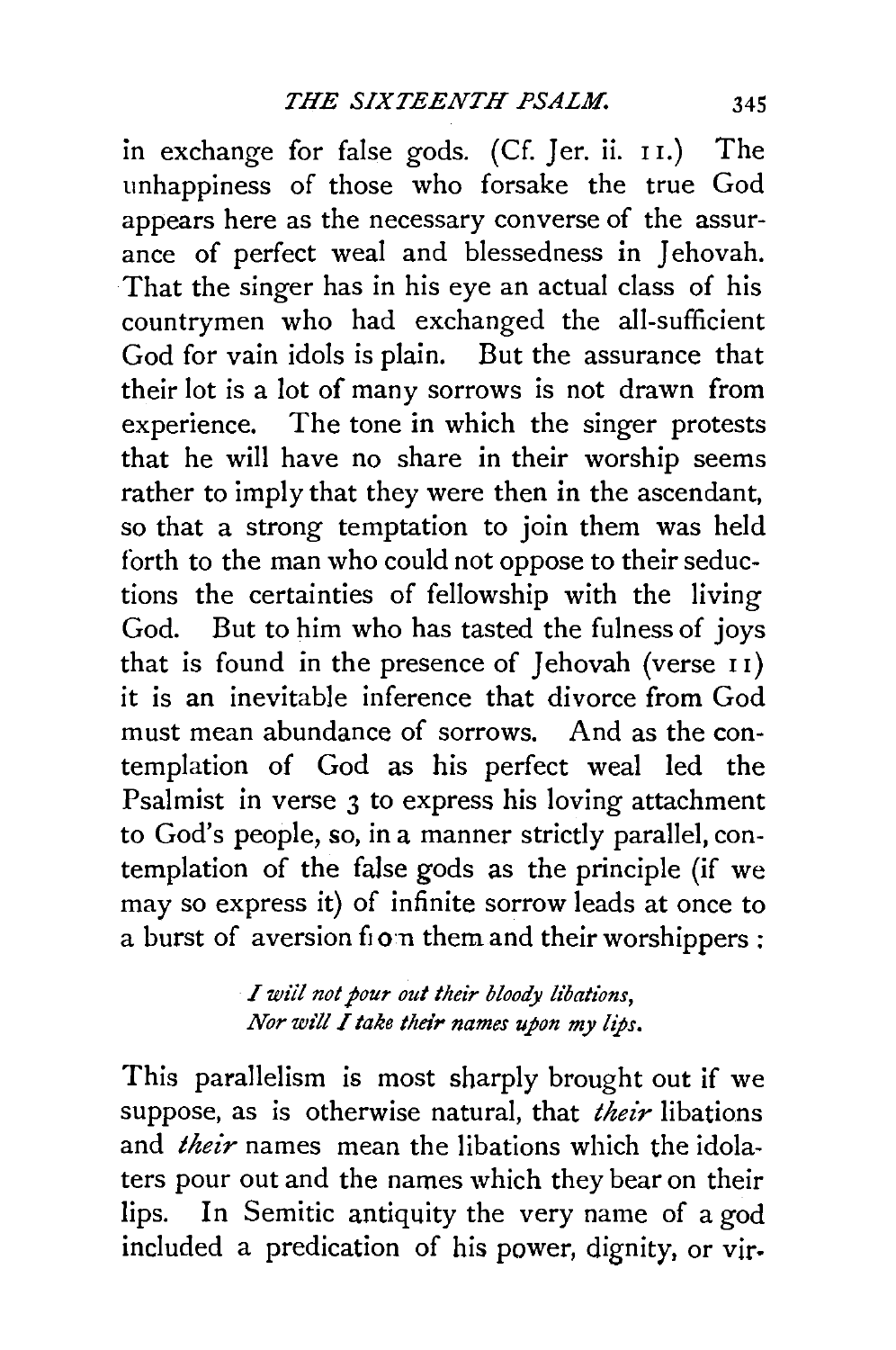tues ; so that even to utter such names as Baal and Molech, that is, *Lord* and *King*, was an act of homage. Hence the precept in Exodus  $xxiii. 13$ (comp. Hosea ii.  $17$ ; Zech. xiii. 2), and hence, too, the substitution by later historians of Bosheth, *shameful thiug,* for Baal, *Lord,* even in proper names.

The name of a god is of course mainly uttered in prayer, in praise, or in oaths. A more formal act of worship is specified as the pouring out of bloody libations. In the Levitical ritual libations had a very subordinate place, but in the idolatrous worship practised in Israel the drink-offering must have had higher importance, as appears from many references in the Prophets. In particular, libations and incense offered on the house tops formed a frequent feature of domestic idolatry, especially of star worship. (Jer. xix. 13; xxxii. 29; xliv. 17, 18.) The libation was supposed to be actually drunk by the gods (Deut. xxxii. 38), and thus the expression might easily be extended to include the blood of sacrifices, which even in the worship of Jehovah were poured out almost exactly in the same way as libations of wine (cf. Lev. iv.  $\tau$  with Sirach l.  $\tau$ , and was supposed by unenlightened worshippers to be the drink of the deity (Psa. l.  $13$ ). It is natural therefore to suppose that libations of sacrificial blood are the offerings here alluded to. But the Psalmist clearly desires to indicate that the bloody offerings in question are in their own nature hideous, marking the worship to which they pertain as detestable. A libation of ordinary animal blood could hardly appear in this light to a Hebrew accustomed to the legal operations with the blood of sacrifices. Nor does it seem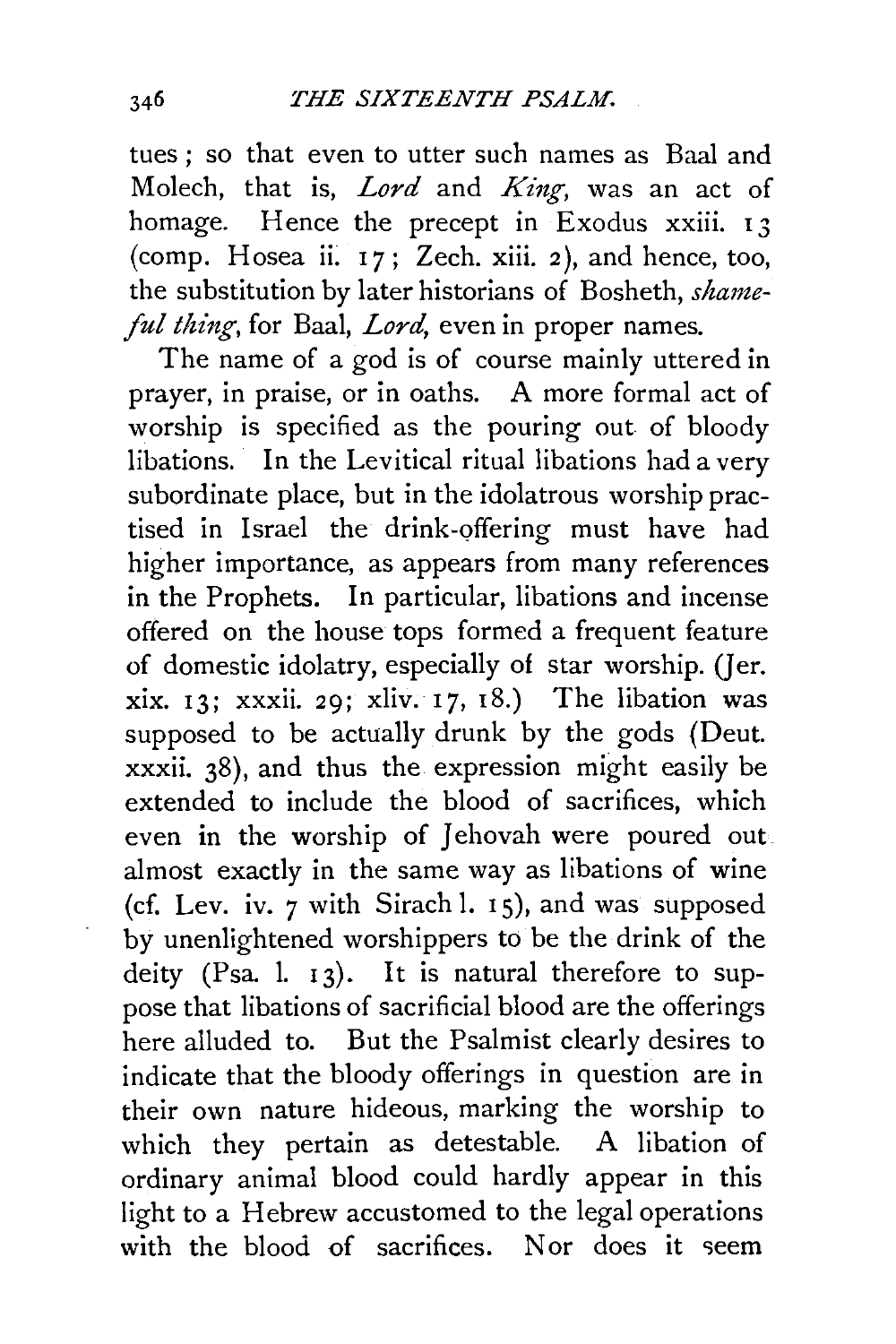legitimate to suppose, as some commentators have done, that in the Heathen rites alluded to part of the bloody libation was drunk by the worshippers. The natural explanation is to take *blood* in the sense of *human blood* (Hos. vi. 8 ; lsa. lix. 3). The allusion is to such cruel religions as those of Molech and Chemosh, and the Psalmist gathers up in a single phrase the full horror of a faith which recognized such hideous offerings.

In the first four verses of the Psalm the singer has laid down in general terms the principle of his trust in God and his welfare in Him, deducing the relation to the saints on the one hand and the heathen Israelites on the otherwhich this principle involves. In what follows he returns to his personal relation to G6d, which he develops in various directions and with great richness and depth.

# *Verse*  $5$ --*Hehovah is the portion of my share and of my cup. Thou holdest my lot in thy hand.*

The words which are here translated by *portzon* and *share* represent respectively a share viewed as a thing measured out and a share assigned by lot *(helek)*. The former is frequently used of a portion of food, the latter of a share of spoil or of land-the conquered land of Canaan having been divided by lot. Here, however, we are not to seek a metaphor taken from the usage of either word when standing alone. According to a common Hebrew idiom *the portion* of *my allotment* means simply the portion allotted to me *-my allotted share.* But a share must be a share of something, and this is indicated by adding *and* of *my cup*. The sense is, Jehovah is the portion which by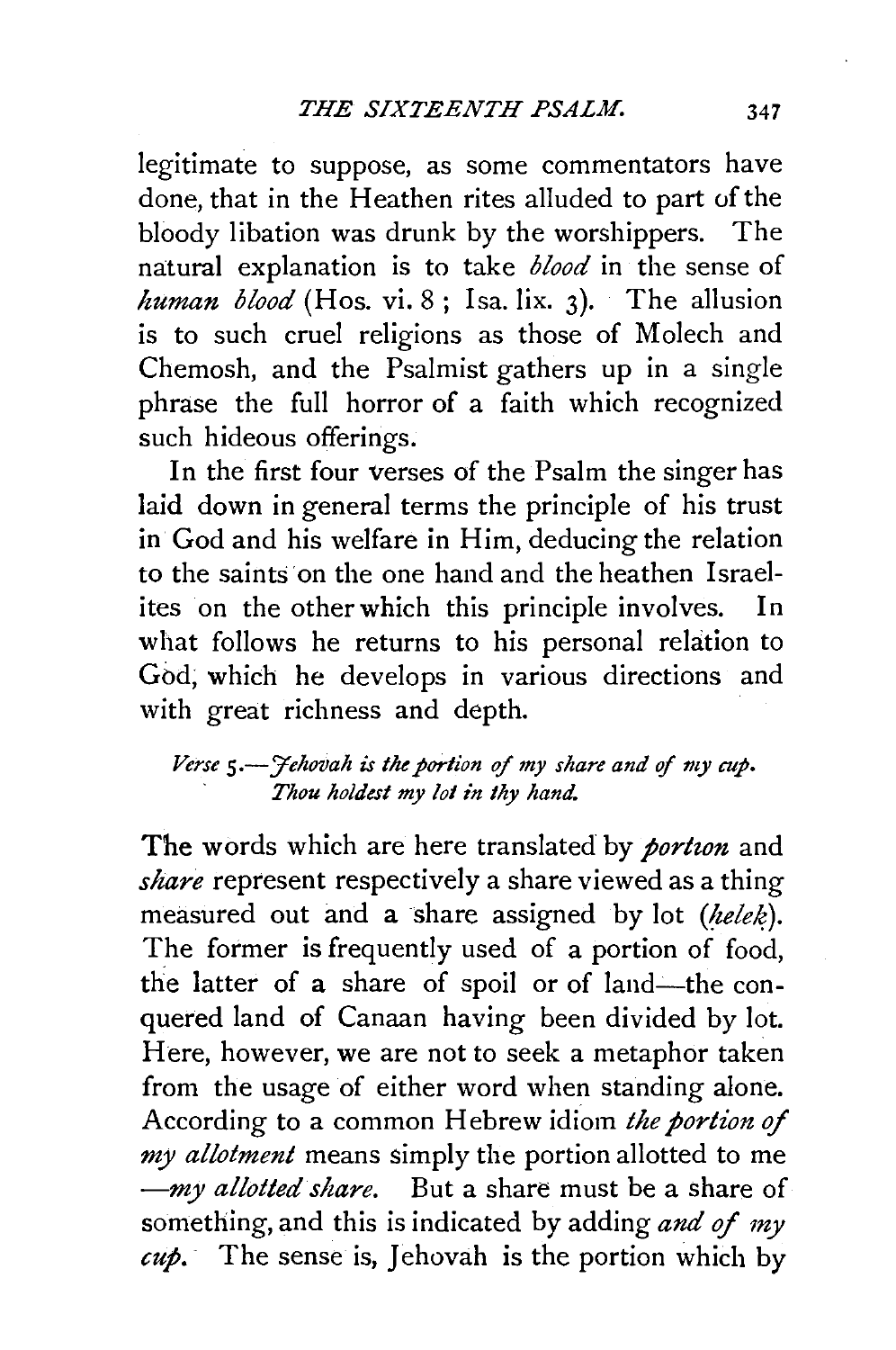lot has been assigned to me to satisfy my thirst. All the desires and necessities of man's higher life are naturally represented by hunger and thirst, but especially by thirst, as the keener and subtler appetite. Thus we read of a thirst for God's word (Amos viii. I I, I 2) ; but especially the longing of the soul for personal communion with God is spoken of as the thirsting of the soul for the living God. (Psa. xli. 2.) Conversely the joys of this fellowship are "a river of delights" flowing from the fountain of life which is with God, and from which He gives his people to drink. (Psa. xxxvi. 8, 9.) Or, since all these delights are summed up in Him who is Himself the fountain of living waters (Jer. ii.  $13$ ), God in Himself is the portion of the believer's cup. What now is added to this idea when we are told that Jehovah as the believer's portion-that is, Jehovah when He presents Himself to man as the satisfaction of all his needs—is a "portion assigned by lot"? Clearly the essence of distribution by lot is that the recipient does not choose· for himself. What he receives is determined, not by chance, for that is not at all the Hebrew idea of a lot, but by a higher and Divine destiny. The notion, therefore, as Ewald rightly suggests, is that of prevenient grace. That this idea is not arbitrarily read into the passage appears more clearly from the epithet Portion (helek, allotted portion) of Jacob applied to Jehovah in Jeremiah x. <sup>I</sup>6. This epithet is to be understood by the aid of Deuteronomy iv. 19, where we read that God *allotted*   $(halak)$  the various false gods to the Gentile nations, whereas (verse 20) "you he took, and brought you out of the iron furnace to be a people appropriated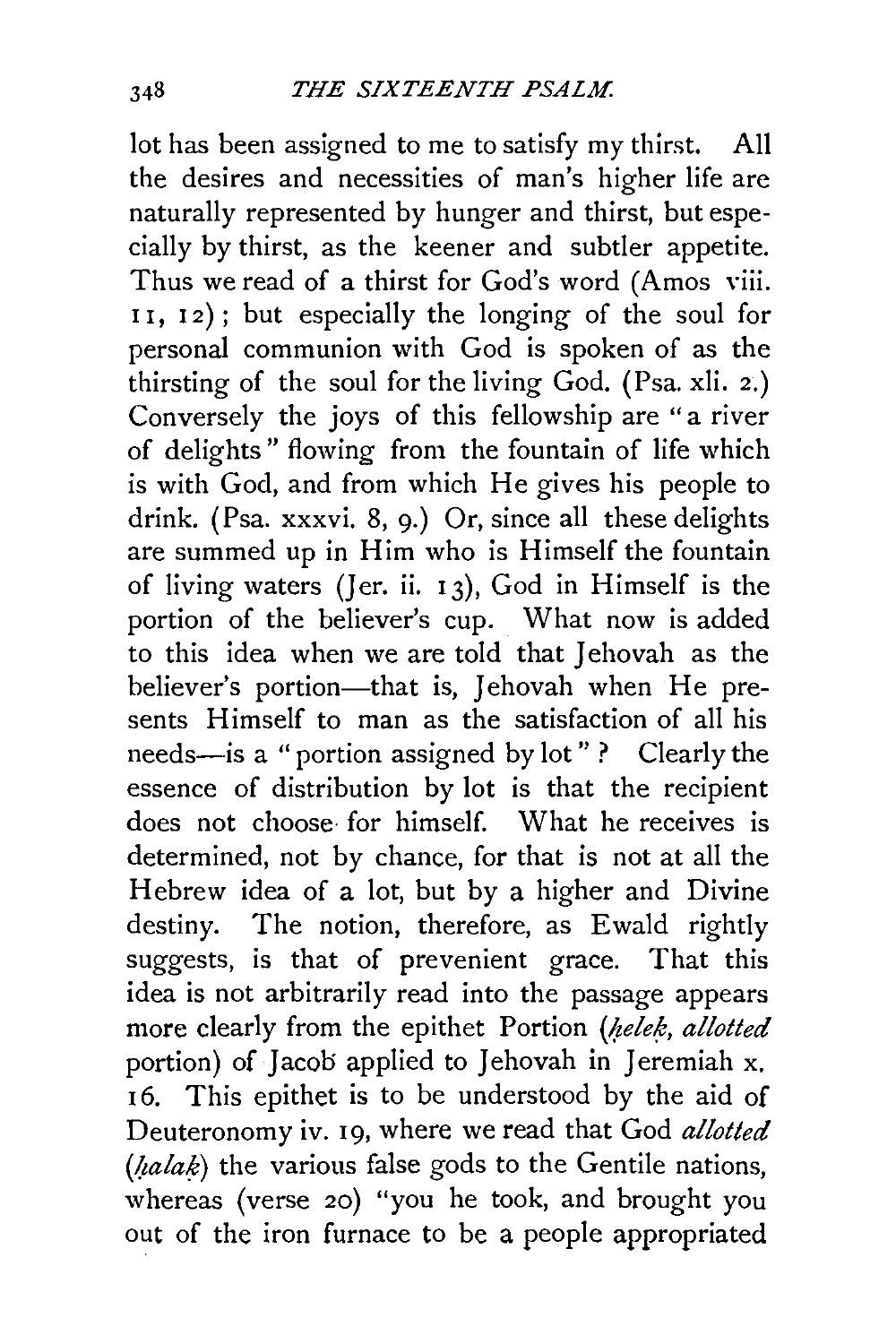to himself." When, therefore, the individual believer in the Psalms calls God "my portion" (helki, Psa. cxix.  $57$ ; cxlii.  $5$ ), this is simply an application to the personal religious life of the truth, so plainly vindicated by history for the national religious life of Israel, that we did not seek and choose God, but that God has sought and chosen us.

The second half of the verse contains a very unusual grammatical form, which has received a variety of explanations. The Authorized Version has probably taken the right view of the grammatical difficulty ; but it is more expressive as well as more exact to translate the verb in its primary sense—" thou holdest my lot in thy hand." The sense is not merely that God disposes (casts) the believer's lot (which would be true also of the unbeliever), but that He holds it fast, that He retains it in his hand. (So the verb is used in Prov. iv. 4·) The Psalmist's lot is not merely determined by Jehovah, but abides with Him who is Himself the portion of his people. (Cf. verse 1 1.) Thus the clause is in full accord with the fundamental idea of the Psalm, which throughout sets forth what God *z's* to the singer, and not merely what He *does* for him. The Authorized Version loses this shade of thought.

*Verse* 6.—My share hath fallen to me among joys, Yea mine inheritance pleaseth me well.

Literally," Portions (measured by the line) have fallen to me," &c. The sense is obvious from what precedes. The Psalmist's portion in which he delights is not the portion in the world which Providence has assigned to him, but the share which he has obtained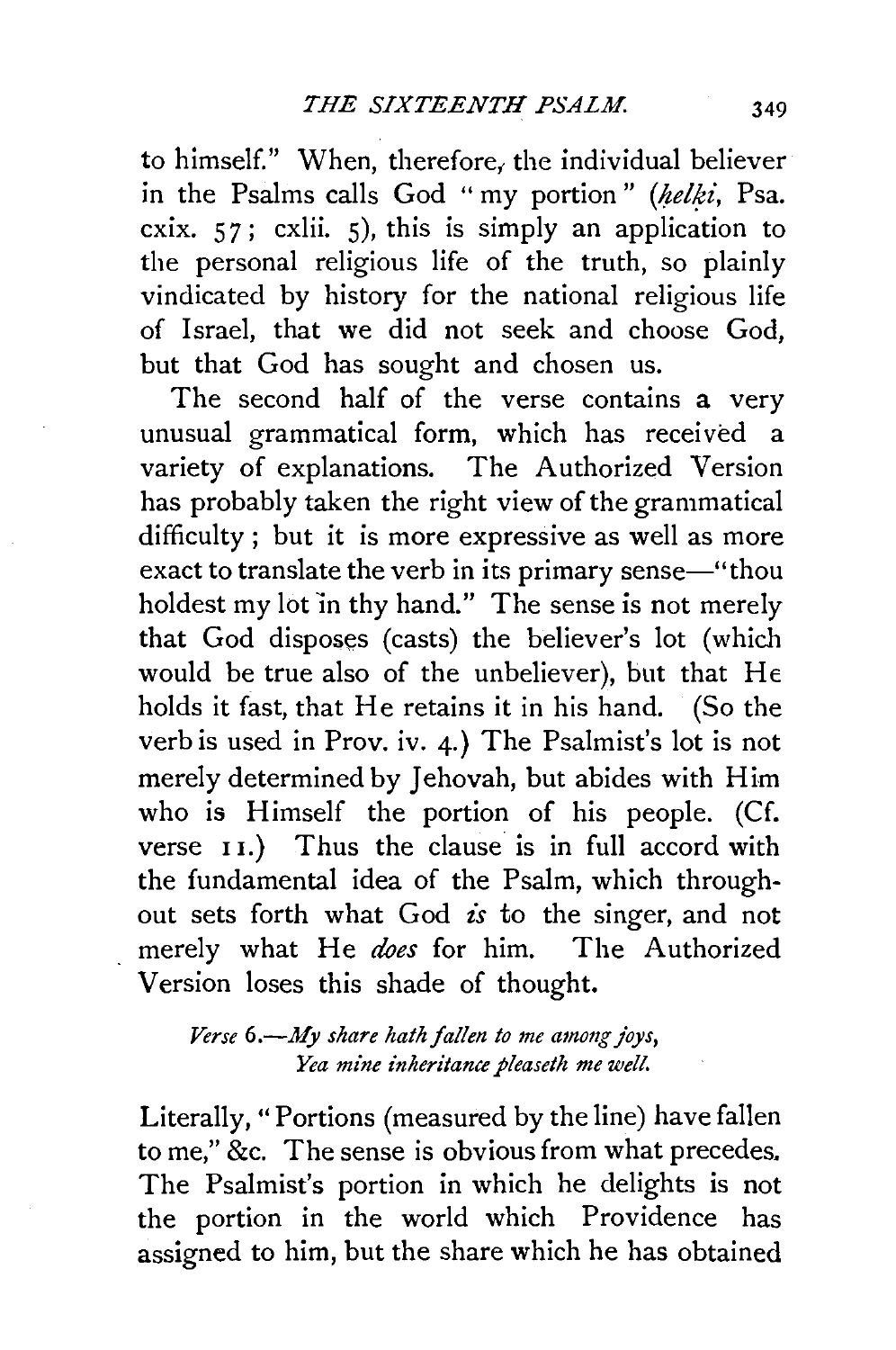among the spiritual joys of God's presence. The inheritance, in like manner, is God Himself, or his grace and fellowship.

### *Verse*  $7 - I$  bless '*Hehovah that he giveth me counsel*; *Yea, by night my reins admonish me.*

The enjoyment and fellowship of God spoken of in the Bible is never mystical, but always moral. The Psalmist enjoys God as his portion not in a sentimental ecstasy which has nothing in common with daily life, but in the realization of Jehovah's constant presence with him as his counsellor in his duty and walk in the world. He blesses Jehovah that He giveth him counsel. How this constant guidance by God is realized is specified in the second clause of the verse. The reins are opposed to the mouth (Jer. xii. 2), as the heart to the lips (Isa.  $xxix. 13$ ). Reins and heart are the region of the inmost personal life (Psa. vii.  $9:$  xxvi. 2, &c.), and embrace various functions, intellectual as well as emotional, for which we have distinctive words. *Heart,* for example, stands for *conscience* (I Sam. xxiv. 5 ; <sup>2</sup>Sam. xxiv. 10 ; Job xxvii. 6 ; compare 1 John iii. 20). So here the reins appear as the organ of the internal influences of God's Spirit on the believer. It is the voice of Jehovah that admonishes the Psalmist through his reins. These admonitions are given by night-in the time of quiet contemplation, when the inner voice is best heard. (Psa. iv. 4; lxiii. 6:  $\{ob\ iv. 13.\}$ 

> *Verse* 8.-I *set 'Jehovah continually before me\_- When he is at my right hand I waver not.*

The Psalmist, who rejoices in God as his portion,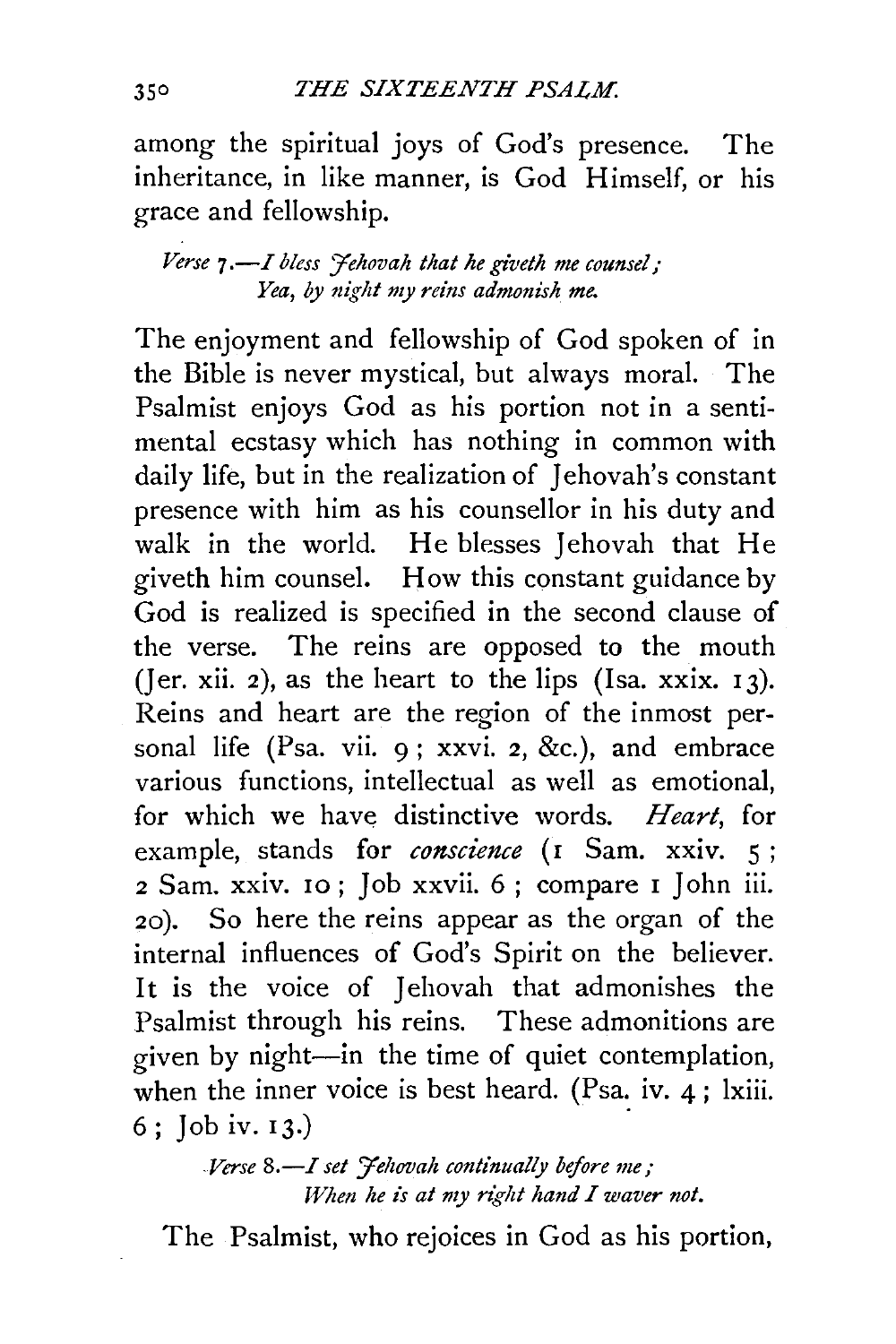and blesses Him for his continual guidance and counsel, necessarily makes Jehovah the constant object of his thoughts, and seeks to keep Him ever in view. And he looks to Jehovah not only as his guide but as a protector. The protector stands at the right hand of the protected (Psa. cix. 31; cxxi. 5), a figure perhaps derived from the way in which a warrior wearing a shield on his left arm would stand to protect another. (But compare also Isa. xli.  $13$ ; xlv. r.)

#### *Verse 9.*-Therefore my heart is glad and my glory rejoiceth, *Yea, also my flesh shall dwell secure.*

The translation, *My flesh shall rest in hope,* which is as old as the Septuagint, has led some Jewish and many Christian interpreters to understand this verse of the body resting after death in the hope of resurrection. But this translation is certainly false. The sense is correctly given by Calvin,—" Because God keeps our bodies as well as our souls, David is entitled to ascribe to his. flesh a share in this benefit, so that it shall dwell secure." (Cf. I Thess.  $v. 23$ .)

What is said in the second half of the verse appears as an inference for the future drawn from the present experience of the first half. This relation of the parts of the verse is marked by a change of tense and by the use of a strong conjunction separating the two hemistichs. The joyous certainty of security in fellowship with God is given directly and intuitively to the believer only as a relation of his soul to God. But from this it is a necessary inference of faith that the whole man shall be kept by God, that body as well as soul shall be preserved free from the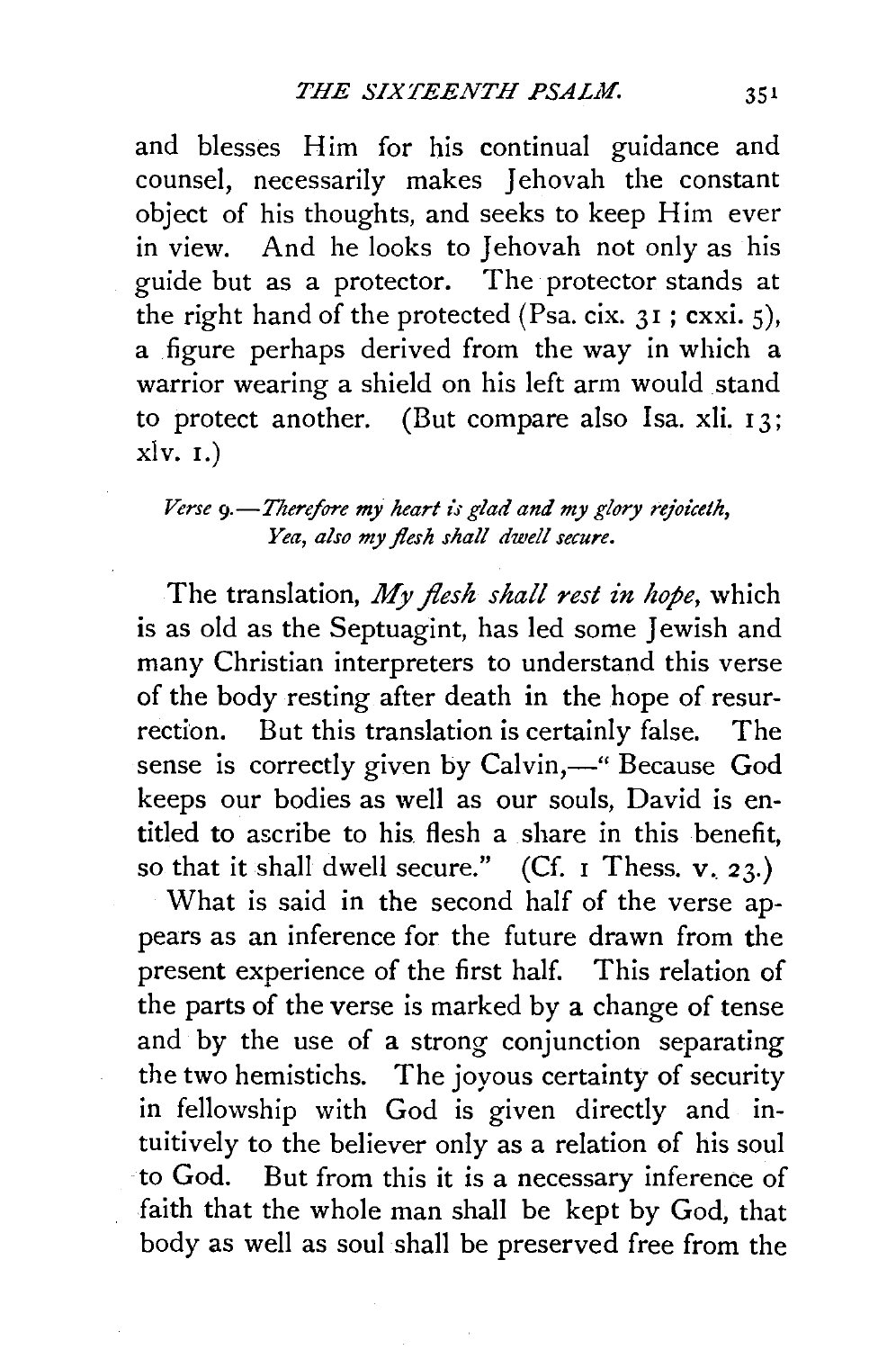fear of evil. This inference can be avoided only by religions which regard the bodily organism as the principle of evil—the prison of the soul, fettering its nobler instincts and dulling its spiritual perceptions. With such a view the Bible has no sympathy. A religion which lays so much stress on man's vocation to lordship over the creatures (Gen. i.; Psa. viii.) necessarily recognizes the bodily organism through which this vocation is realized as something more than a seat of low desires and crass senses. Not the soul, but the soul equipped with a body, constitutes man as God created him, and as He desires to restore him. The body, therefore, must share with the soul the immunity from evil which is insured by fellowship with God. So much is plain. The Psalmist's hope would not be allsufficient if it embraced the soul and excluded the body. Carry out this thought to its just issue, and we cannot logically stop short of the doctrine of the resurrection. But we must not, therefore, hastily assume that the Psalmist's hopes took so precise a form. What we read in this Psalm is direct matter of faith not yet elaborated into formal dogma. And in studying the development of the idea in verses 10 and 11 we must be careful not to substitute a train of thought, which is easy to our New Testament standpoint, for those direct inferences of personal faith which are far more precious and fertile than those of dialectic.

The spiritual joy of the Psalmist, in his assured fellowship with God, carries with it the certainty of deliverance from bodily woe and relief from the fear of physical evil. Now, the spiritual joy in question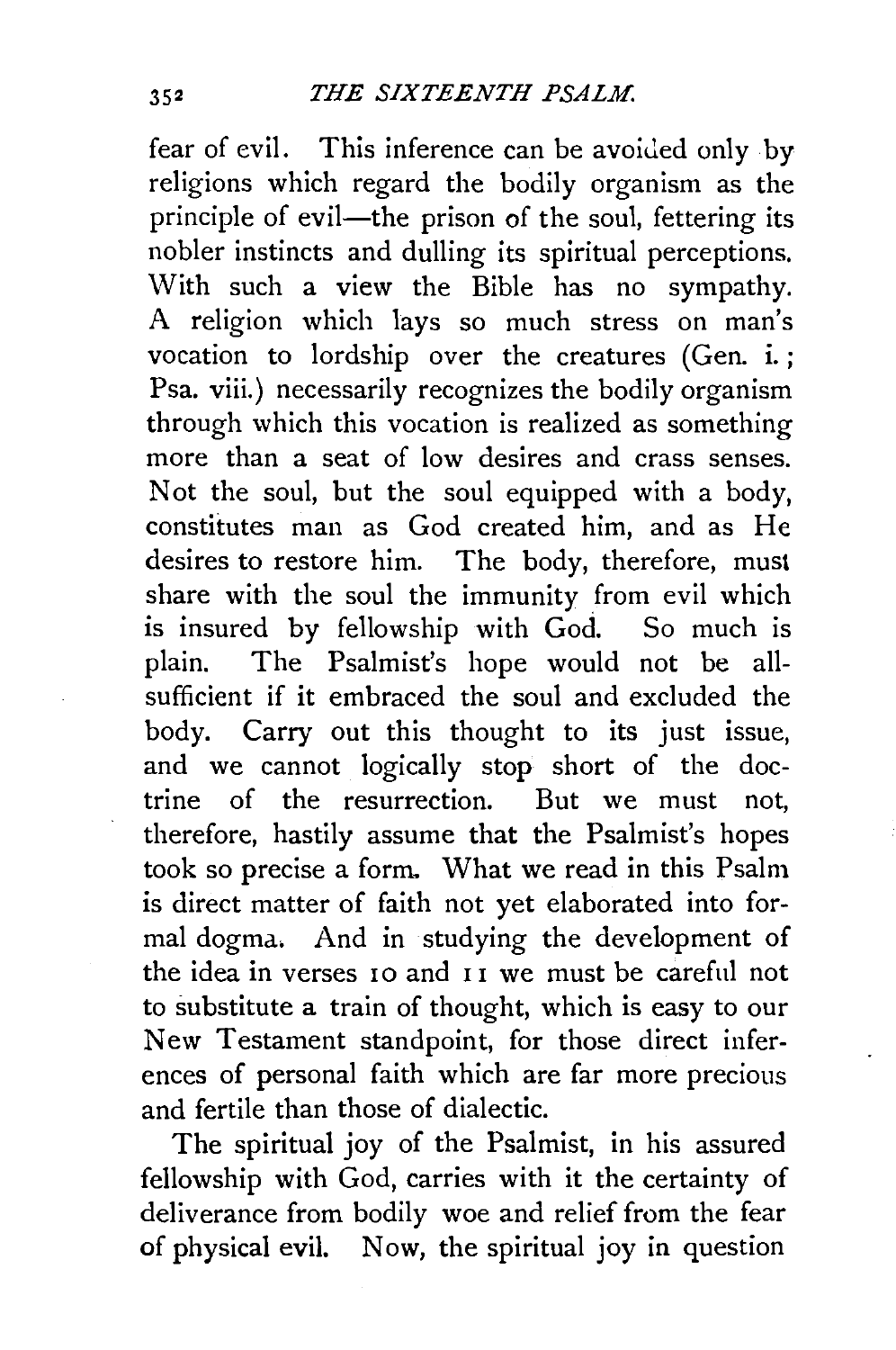is essentially a positive good, while immunity of the flesh from the fear of evil is a negative thing in itself, and can appear as a positive good only when it takes the form of release from present distress and suffering. Absorbed in the enjoyment of God, the singer cannot turn aside to add, " And no ill shall assail my flesh," unless as a matter of fact his flesh is at present assailed by ills over which he rises victorious in the contemplation of his all - sufficing relation to God. And with this it agrees that in the first verse we found a prayer for preservation. The nature of the evil from which preservation is asked in verse I, and grasped with assurance in the verse now before us, must of course remain obscure. But the thought of our verse seems most natural on the supposition that the Psalmist is exposed, not only to dangers which his faith enables him to despise, but to actual physical distress and pain, over which he rises in triumphant hope. .Perhaps verse 4 justifies us in concluding that this suffering, whatever its nature, has come on the singer in connection with the divided state of Israel and the apparent prevalence of an idolatrous party. At least, his condition is such as to hold death before his eyes, and assurance of relief to his flesh is given to him only in the certainty that Jehovah will deliver his soul even from death and the grave. So he continues, $-$ 

Verse 10.-For thou wilt not give up my soul to Sheol; *Neither wilt thou st!ffer thy beloved to see the* pit.

The rendering, "Thou wilt not leave my soul in Sheol," is followed by most of the Versions. But this is certainly wrong, and the Septuagint Version, quoted in Acts ii. 27, ought also in all probability to

VOL. IV.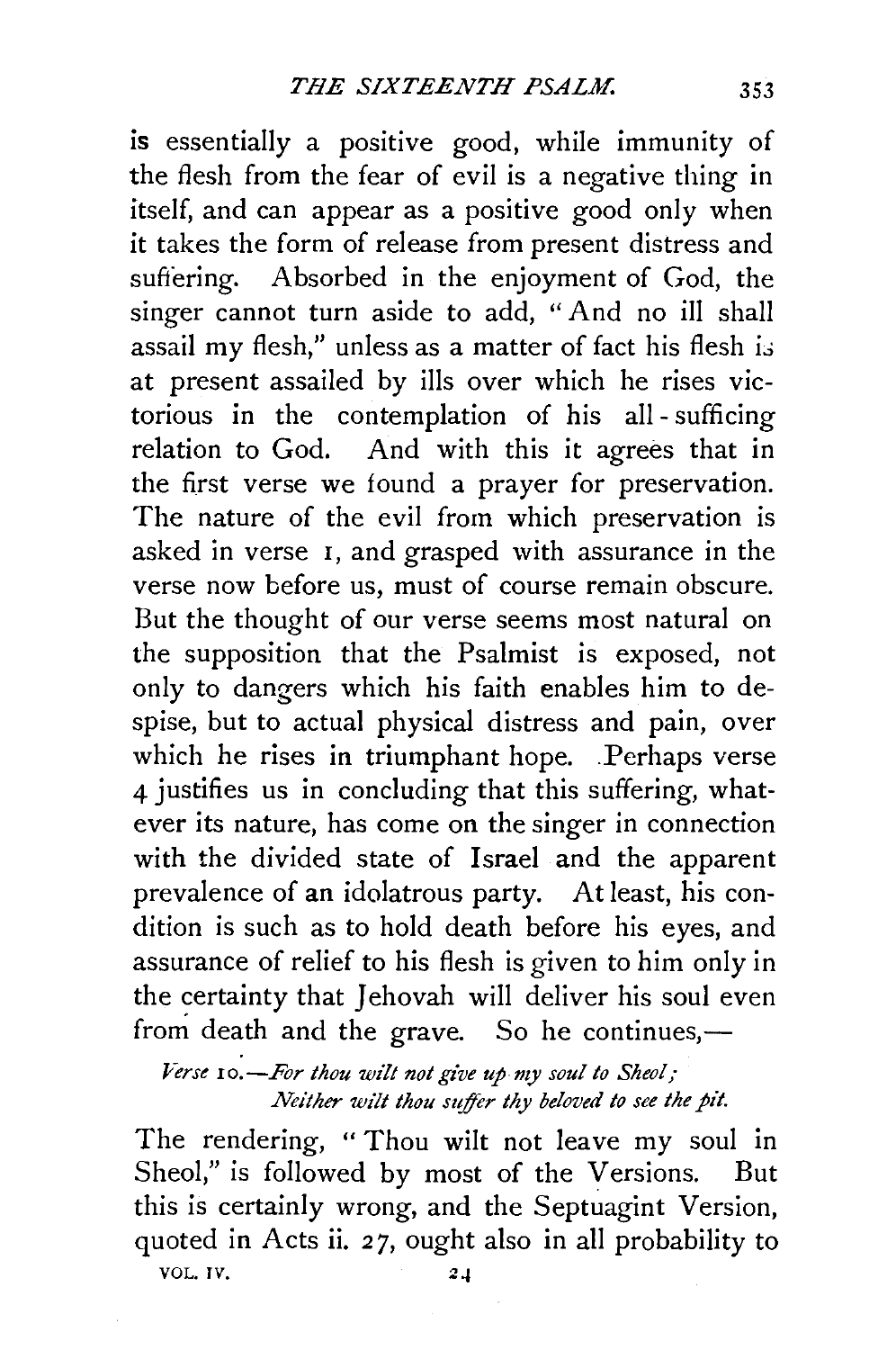be rendered, " Thou wilt not forsake my soul to Hades"; *i.e.*, so that it fall into the power of Hades. [Compare Psa. xxxvi. (xxxvii.) 33.— $LXX$ .] In the second half of the verse the Versions understand *corruption,* instead of the *pit.* There are, in fact, two Hebrew words of the same form but of different origin. One is masculine, and means putrefaction or corruption (Job xvii.  $14$ ); the other is feminine, and means the *deep,* or the *pzt-an* epithet, not of the grave, but of Sheol, or Hades. The parallelism demands the latter sense here; and, in truth, the other meaning hardly occurs, except in Job *l.c.* 

*Verse* **x1.** -- Thou wilt shew me the path of life. *Fulness of joy is in thy presence*; *.Delights are in thy right hand continually.* 

To the Psalmist deliverance from the fear of death presents itself, not as a mere negative thing, but as the positive conferring of life. The counterpart of seeing *(i.e.,* experiencing) the horrors of deep Sheol is that God makes him to know the path of life. So in the Proverbs the way of life is constantly contrasted with paths that lead down to death and Sheol (ii. 19; v. 6; xv. 24; &c.). The way of life is not merely a way that terminates in life, but such a way that the whole atmosphere surrounding him that walks in it is life and light. This can be no other than the way of righteousness (Prov. xii. 28), those straight paths of Jehovah in which the righteous walk while sinners stumble in them. This path of life is that in which verse 8) the Psalmist's eyes are fixed on Jehovah, and his steps are upheld by his guidance. It is, in the words of Psalm cxvi. 9, a walk before Jehovah in the land of the living. And so the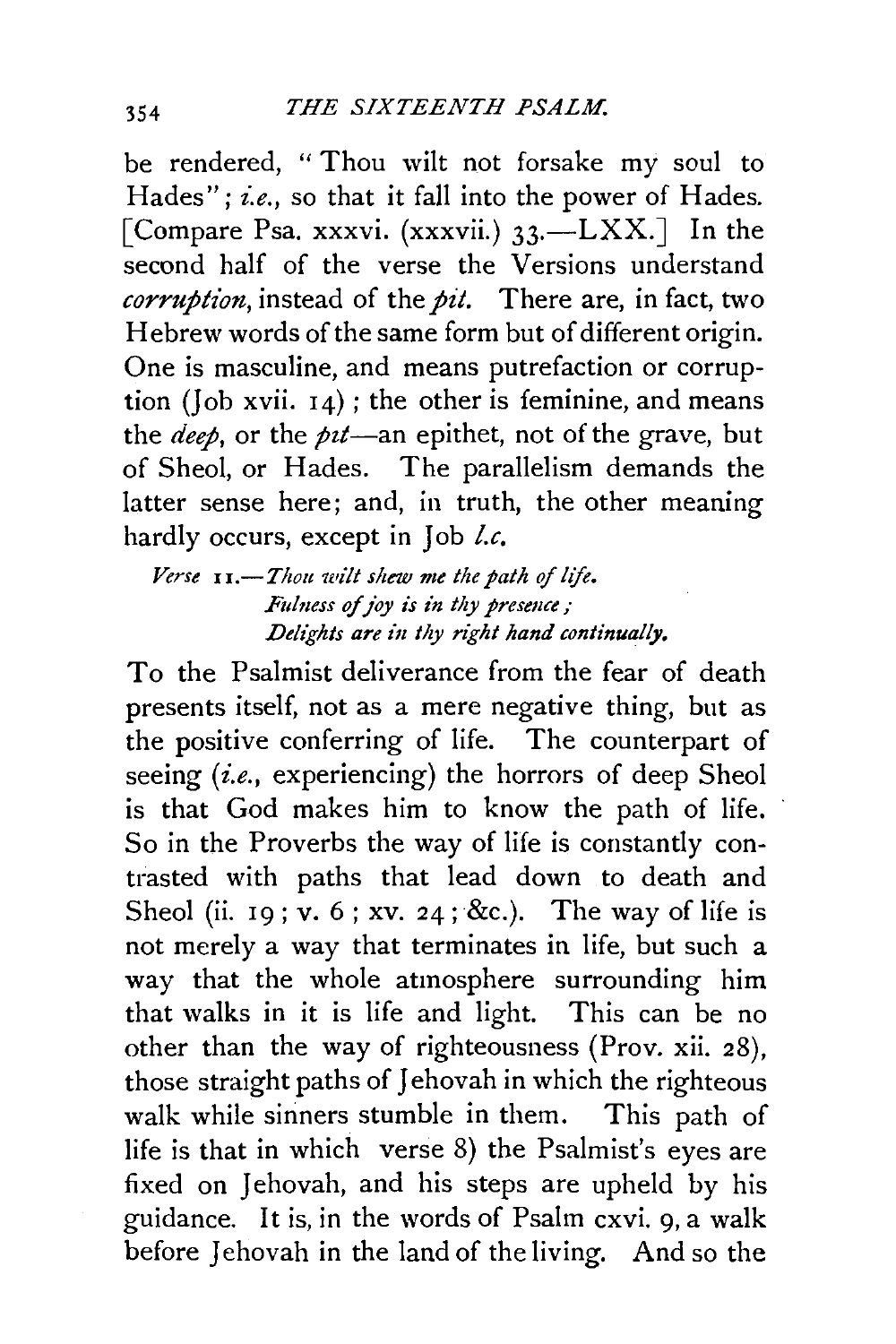joys, without which life would not be life (cf. Deut. XXX. I 5), and the satiating fulness of which makes this a perfect life, are those which can be enjoyed only in access to God, and which radiate on man from his countenance. *In thy presence,* is literally *beside thy countenance.* (Cf. Psa. cxl. 13; xxi. 6.) Here, then, we return to the thought that rules the whole Psalm. The joys of the righteous are not simply given by God, but consist in the enjoyment of God. They are the pleasures that are constantly and abidingly in his hand. So in Psalm xvii. the happiness of the Psalmist is to see God's face, to be satiated with his likeness. This is. no metaphysical contemplation of God, no abstract intellectual act, but the moral enjoyment of fellowship with Jehovah, of his love and grace, of the smile of the Divine favour, the light of his gracious countenance lifted up on the believer. ( Psa. iv. 6, *7* .)

No consideration of these last verses can be complete without some discussion of their relation to the doctrine of immortality. Let me, with a view to this purpose, first resume the course of thought which we have traced in the Psalm.

The Psalmist has a direct and personal conscious. ness of a relation to God as *his Lord*, which forbids him to turn aside after idols, or in any way to conceive to. himself a good beyond God, or a dignity beyond consecration to Him. For God is his inheritance-a portion awarded to him by supreme grace, and rich enough to satisfy all his desires. This portion hefinds in ethical fellowship with God, in continually hearing his guiding voice, in setting Him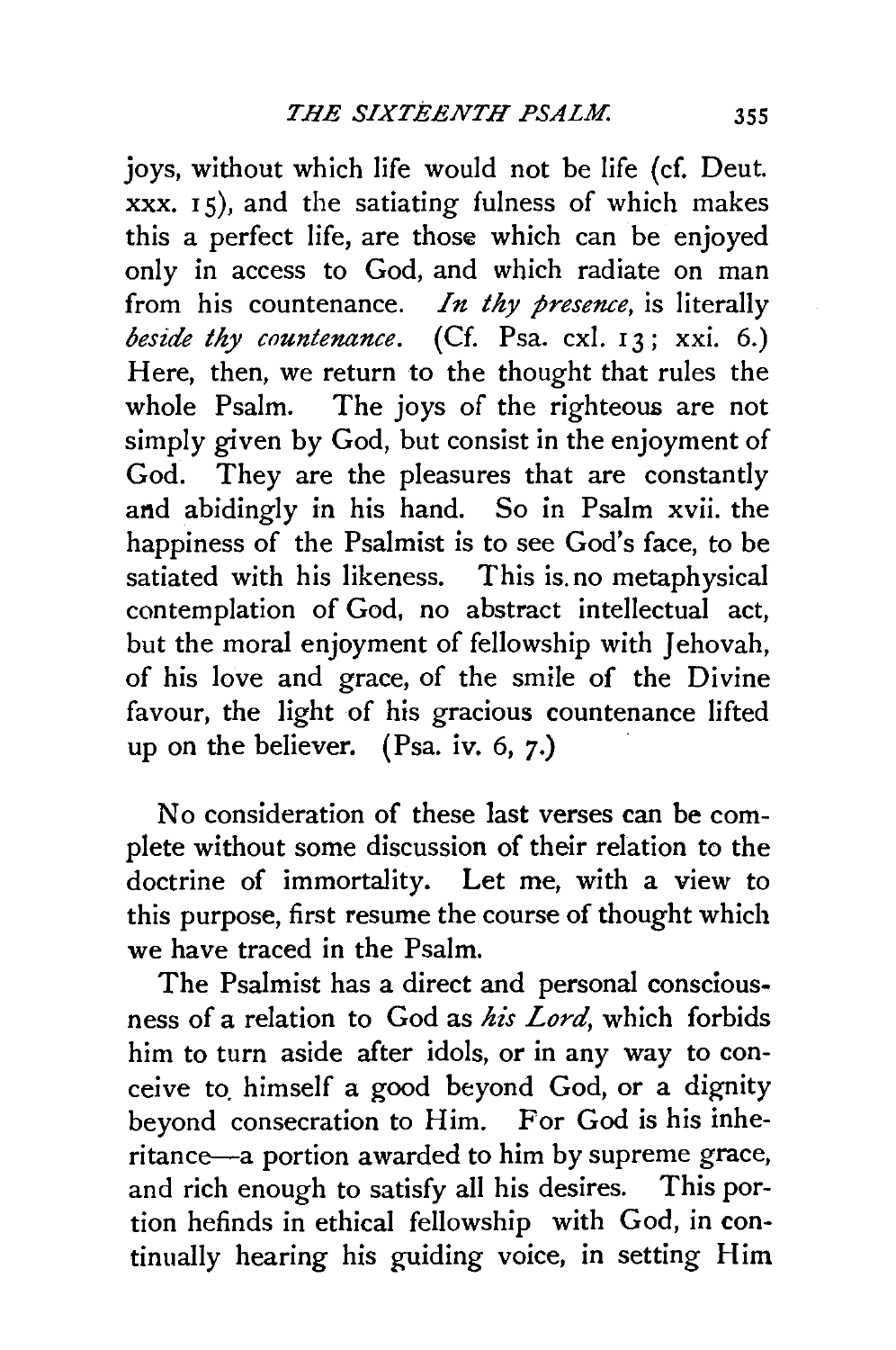ever before his eyes, in being ever sustained by his unfailing hand. Such a relation to God bears in it all the elements of joy. It raises the singer victorious above all evil, raises him above the pains and sorrows of his physical state into the assurance that his flesh too shall rest secure· from the fear of ill.

This is plain to him. For the joys of God's fellowship are the joys of life. The poet is indeed incapable of conceiving any joy otherwise than as a life-joy. To him as to his whole nation, and to every man and every race which looks at these matters with fresh and natural vision, life is the potentiality of joy, and joy the manifestation and energy of life. And, again, he is incapable of associating life and joy with the shadowy existence of the disembodied soul in the land of darkness. We are accustomed to speak of ~he doctrine of Sheol as a doctrine of the immortatity, the deathlessness, of the soul. But this is to read Old Testament teaching in the light of Western ideas. To a philosopher like Plato, who views the body only as a prison-house and a restraint, it is natural to speak of the life, the deathlessness, of the soul. But the Old Testament, as we have seen, has nothing in common with the estimate of the body and the bodily life on which such language rests. There is no reason to suppose that there ever was a time when the Hebrews held the annihilation of the soul in death. But the continued existence of the *Rephaim*—the weak and pithless shades that fill the realms of Sheol-is never thought of as life. Nay, it is the very contrary of life, opposed to it as darkness is to light, as shadow to substance, as weakness to strength, as inanity to joy. Nor does the develop-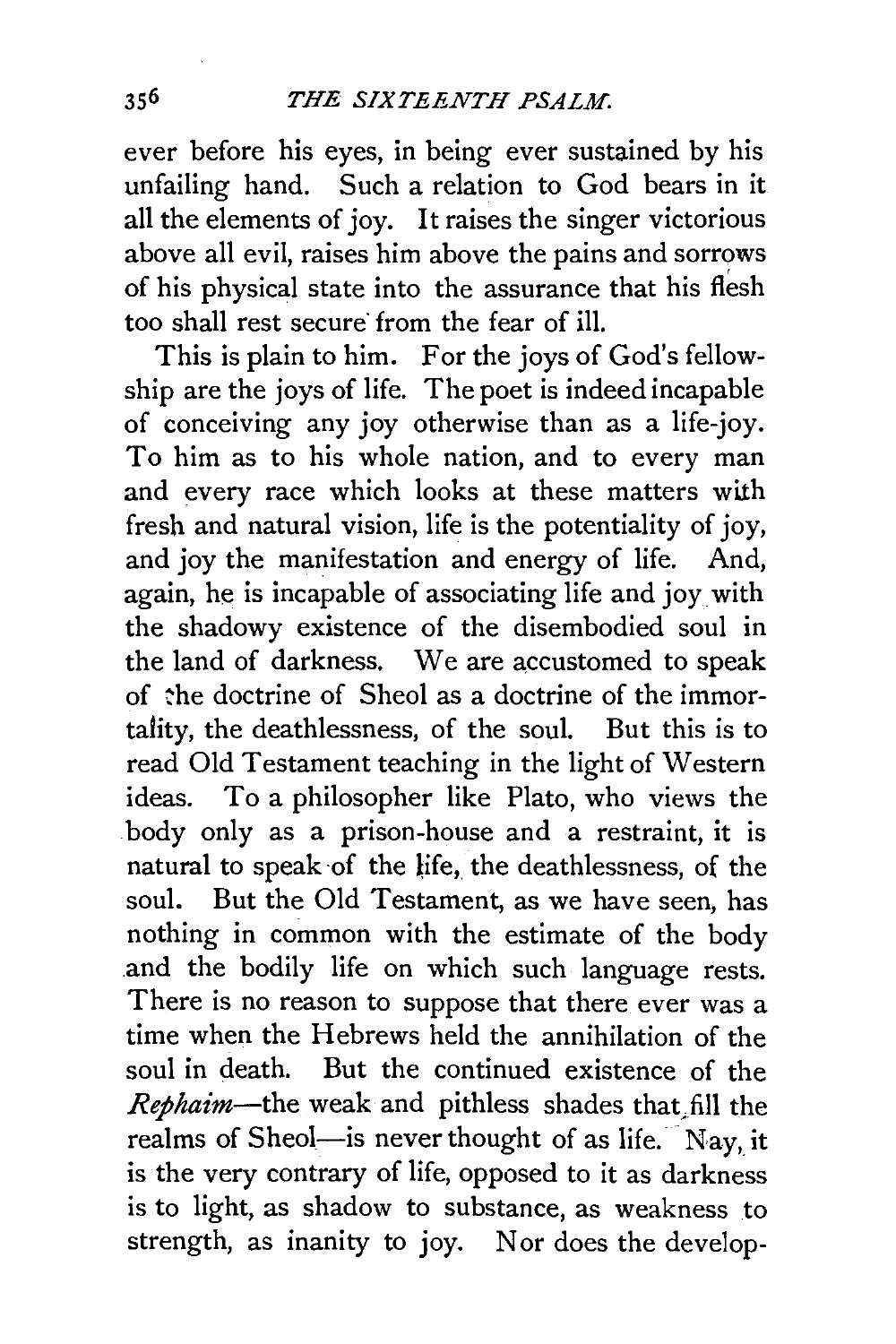ment of the hope of immortality in the religion of Revelation stand in any other than a negative relation to the doctrine of Sheol-except, of course, in so far as even that doctrine is at least a protest against<br>absolute and crass materialism. The Bible vanabsolute and crass materialism. quishes the fear of death, not by asserting the immortality of the soul against pure materialism, but by carrying the notion of life in its full and genuine sense beyond death, and so dispelling the dreary hopeless darkness of the land of silence and forgetfulness where Jehovah has set no memorial of Himself, where no voice is raised to praise Him, where love and hatred and envy are perished, where all the eager energies of life are sunk into oblivion and decay.<sup>1</sup>

How little the notion of life and immortality is attached by Scripture to the mere persistence of the soul after death may be readily seen by contrasting the use of the word *immortality (a8avacr{a)* in the New Testament with its familiar Platonic sense. Occurring only thrice in all, the word is once applied to God, who alone hath immortality (I Tim. vi. I6), and twice to the immortality conferred on the mortal nature of those who at the second coming of Christ are clad with the heavenly and incorruptible body without tasting of death (I Cor. xv.  $53, 54$ ).<sup>2</sup> And that our Lord Himself consistently carried out the Old Testament view, and never conceived of the continued existence of the soul as true life, is plain from Mark xii. 26, *seq.,* where the thesis that God is not the God of the dead, but of the living, is taken

<sup>1</sup> Psa. cxv. 17 ; lxxxviii. ro, *seq./* vi. 5 ; Eccles. ix. &c.

a The adjective *immortal* does not occur in the New Testament.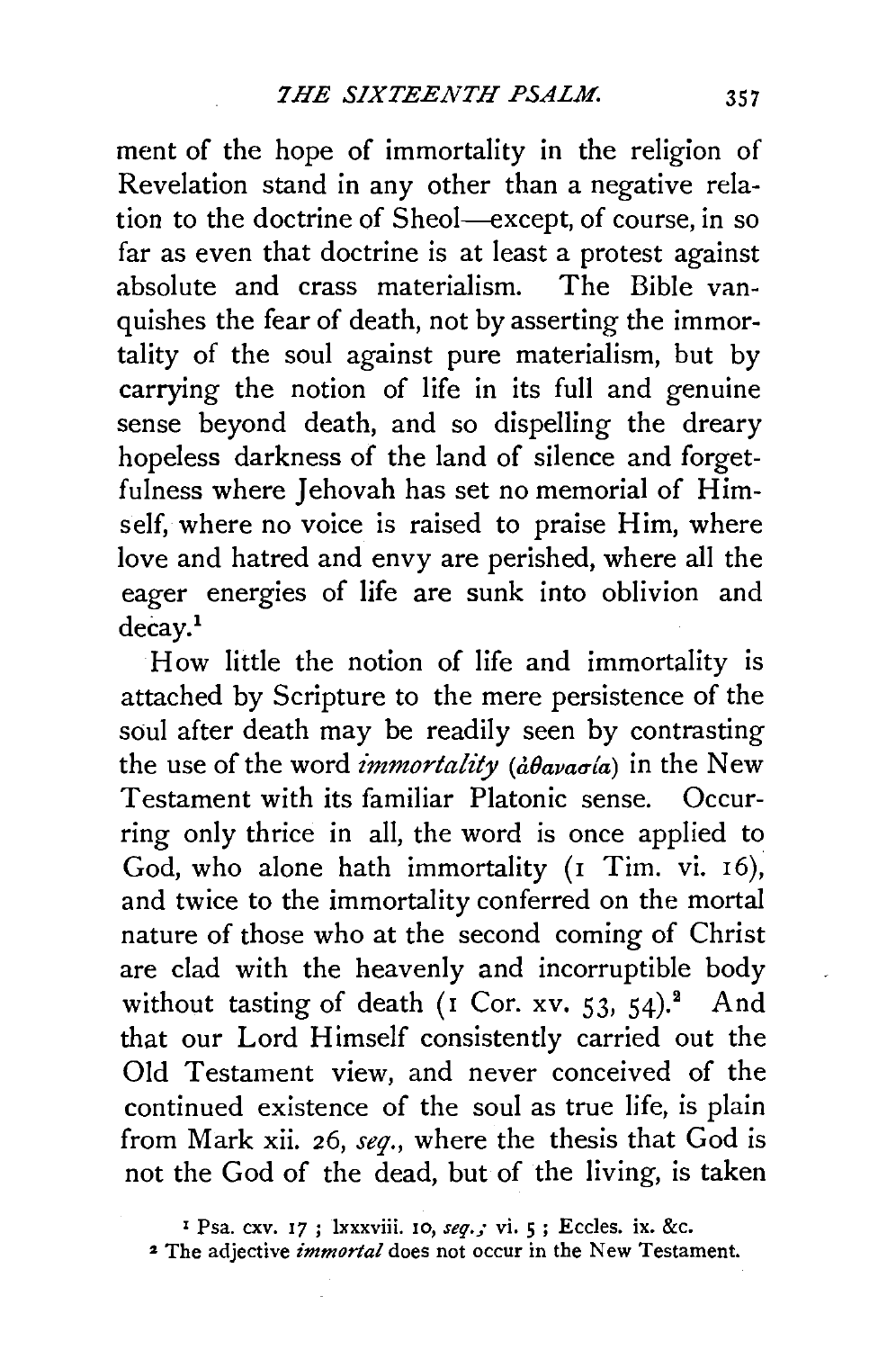as a direct proof of the doctrine of the resurrection, not of the continued existence of the patriarchs in Sheol.

And so, to return to our Psalm, that life upheld by fellowship with God which the Psalmist actually feels within him, pulsating through every fibre of his nature, and lifting up his heart with that buoyant exultant joy which belongs only to intense consciousness of the highest potence of vitality-this glorious life not only stands in sharpest contrast to the gloom and weakness of Sheol, but wrestles victoriously with the fear of Sheol, and asserts even for the weak and suffering body the right, the certainty, of restorar tion and life. And, in truth, how can it be otherwise? For what is death save the weakening and failure of the energies of life?  $(CF. Isa. xiv. 10.)$  If in Sheol all these energies are faded and cease, it is certain that so long as they are fresh and full death is absolutely excluded. And the life in which the Psalmist exults is not dependent on bodily things, but is drunk directly from fellowship with God. Therefore, the weakness of the body cannot quell the energy of life, but, conversely, the body cannot fail as long as God upholds the life, so long as He, true to his covenant love, refuses to forsake the Psalmist's soul and suffer it to sink into Sheol. In short, the continuance of *life,* as distinguished from the persistence of the soul after death, is to the Psalmist the indispensable condition of continued fellowship with God. But fellowship with God is not a thing of this world, subject to fate and fortune, compelled to bend before bodily weakness and physical decay. That fellowship is a sovereign, a life-giving energy, to which the power of death itself must yield.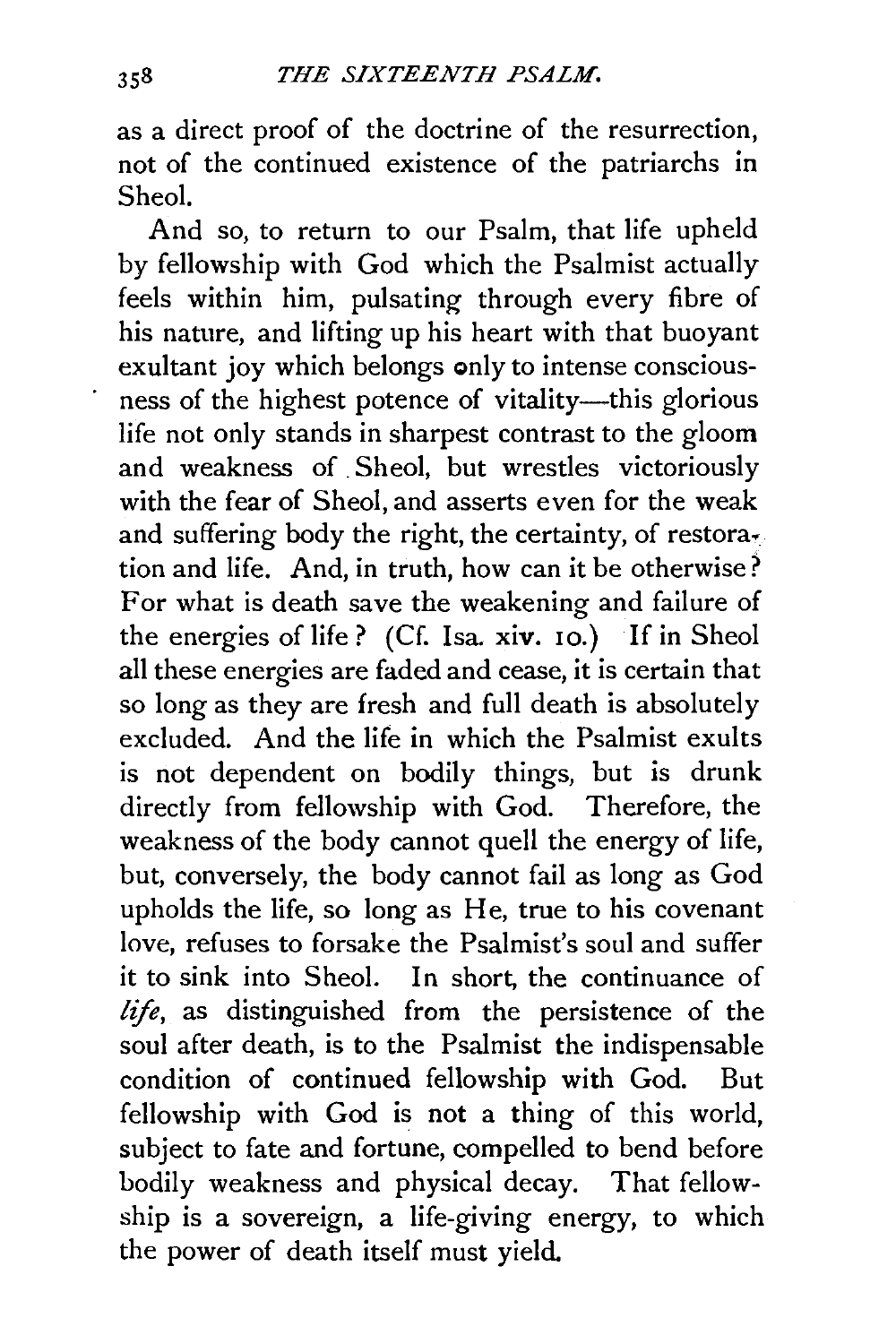The whole argument is most closely bound up with the unvarying Old Testament doctrine that in death there is no revelation of God, in Sheol no voice to praise Him (Psa. vi. xxx. &c.). In the words of Jesus, He is not the God of the dead but of the living. They cannot cease to live whom God has not ceased to love. .

It is manifest that this is the very argument by which Jesus confounded the Sadducees, that it is the only argument which can raise the hope of immortality from an edifying speculation, a solemnizing probability, to an immediate and personal certainty of life. Like every argument by which immediate certainty can be produced it is strictly transcendental and ideal. But not only does the Psalmist construct his argument without reference to induction and experience, he reasons, we may say, in the teeth of all experience and all induction.

This fact has puzzled expositors and has tempted some to hamper the conclusion by limitations of which the Psalm itself gives no hint. Not the most pious Israelite, says Kurz (" Zur Theologie der Psalmen,"p. 72), could think himself exempt from the invariable universality of the truth that all must die. The singer's hope must be subject to this necessary restriction. His certainty is only that he shall not be cut off in the midst of a life still strong to work and surrounded by tasks to which it is called. The. singer, says Kurz, only hopes not to die till his work for God's kingdom is done.

Now, no one can deny that the Old Testament recognizes a great difference between the death by which a man is cut down in his prime (Isa. xxxviii.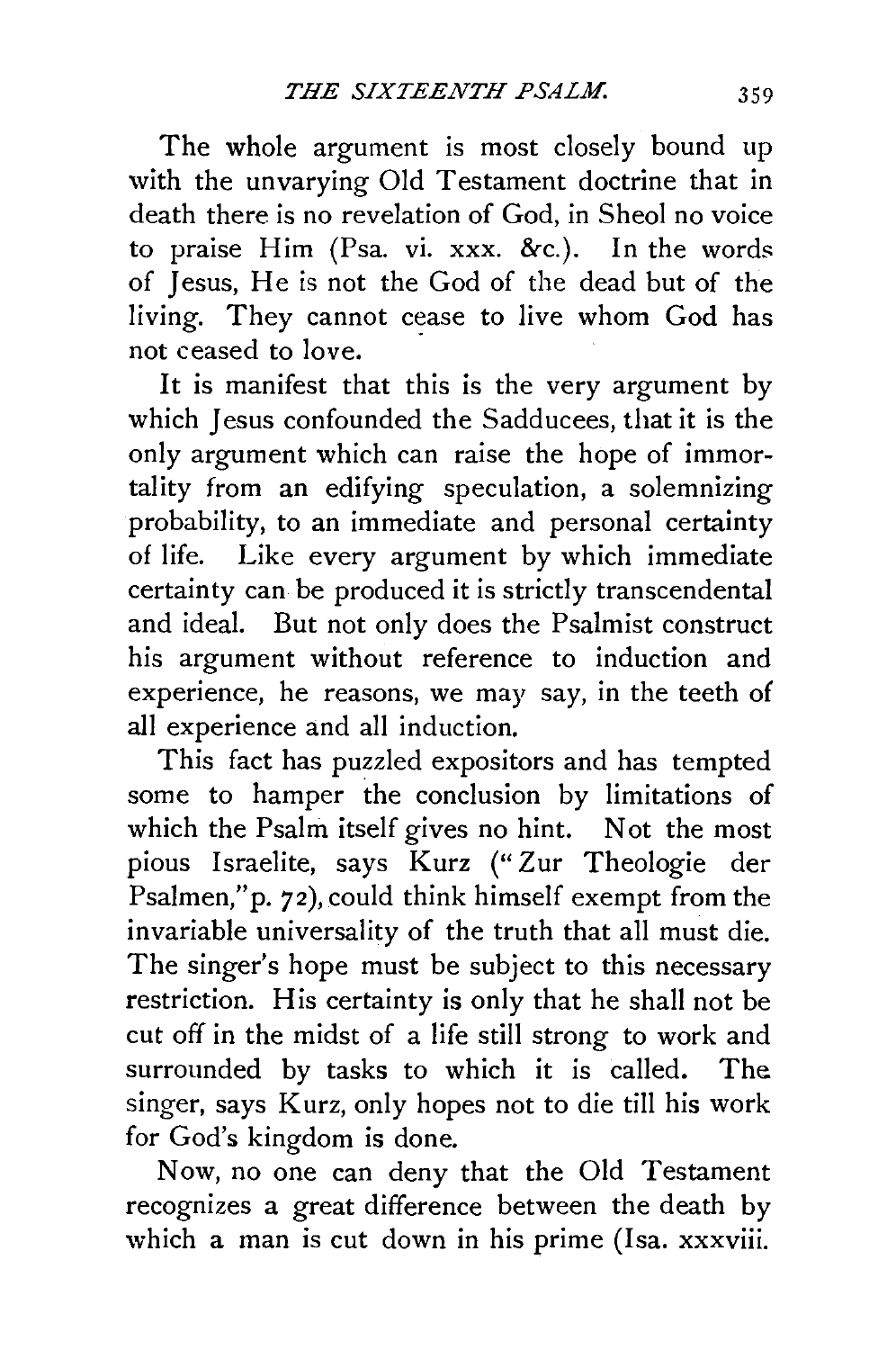10; Psa. cii. 24, &c.) and that which takes away the old man satiated with life (Authorized *Version,full of days).* The former is the most grievous of lots, the special punishment of the wicked (Psa. lv. 23), the sign of Jehovah's anger; the latter is contemplated with calmness, and recognized as a fit close to a life of felicity. (Job v. 26.)

But in order to determine how far these views admit of application to the train of thought laid down in our Psalm, it is necessary to consider their origin, and in particular to look at the religious contemplations with which they are bound up. If all considerations of the relation of God to man and of Divine retribution are set aside, the bitterness of death is naturally proportional to the intensity and sweetness of the life which it cuts short. When the failing energies of the old man forbid him to throw himself with zest into expectations for the future, or even to feel any keen relish in the sense of present  $l$ ife,<sup> $l$ </sup> it is not unnatural for him to measure his sum of happiness by a retrospect of the past, and to confess himself, in Hebrew idiom, to have enjoyed his fill of life. And this vein of contemplation becomes more easy, and separates itself more completely from any spirit of querulousness, in a man whose days have been spent in the pursuit of larger interests than those of his own individual life ; who has lived for others as well as for himself, for objects that do not die with him ; and who, when unable to take any longer an active part in the furtherance of these objects, can bequeath his share ih the future to the stronger generation of his sons and grandsons. And so, to

I Compare 2 Sam. *xix.* 35, *sq .. ;* Eccles. xii. t.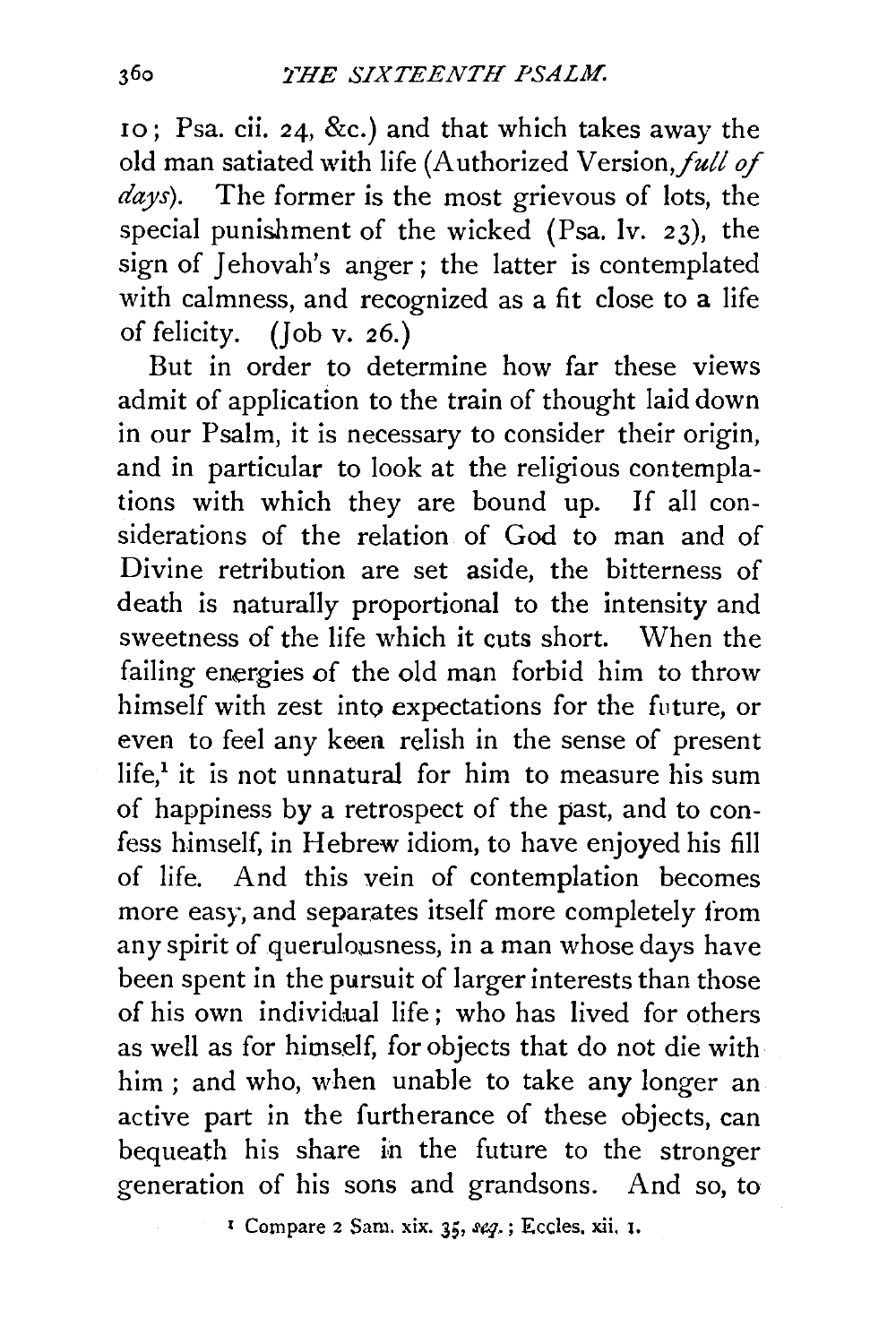the Israelite whose whole life was absorbed by intense devotion to the Theocracy, it was no small meed of happiness to see the good of Jerusalem all the days of his life; to see children's children and peace upon Israel. (Psa. cxxviii.)

It is obvious, however, that this picture of the things that go to make up a full life to which nothing remains to be added that can make it a matter of desire to live longer, contains more than the purely natural elements with which we started above. The good of Jerusalem, the peace of Israel, involve religious ideas, and the relation of these to the natural features of the conception must be looked at more closely. The thing, larger than himself, which claimed the service of the Israelite's life, and in which he sought the highest good in which it was possible for him to participate, was the Theocracy, the visible kingdom of God administered by the unfailing power of Jehovah, executing his covenant with the fathers in accordance with the law of his eternal righteousness. To Israel following Jehovah was promised all felicity, while rebellion was menaced with every · woe. The effect of this ordinance was not, as some have superficially supposed, to reduce the whole religion of Israel to a selfish service of God for the sake of earthly reward. The precepts and promises of the Pentateuch, however personal in form, are not addressed to individuals as such, but to Israel collectively. The primary notions are those of national obedience and national reward ; the ethical ideal is the establishment of national righteousness, and the felicity of the nation is the reward in which the felicity of the individual is to be found. The leading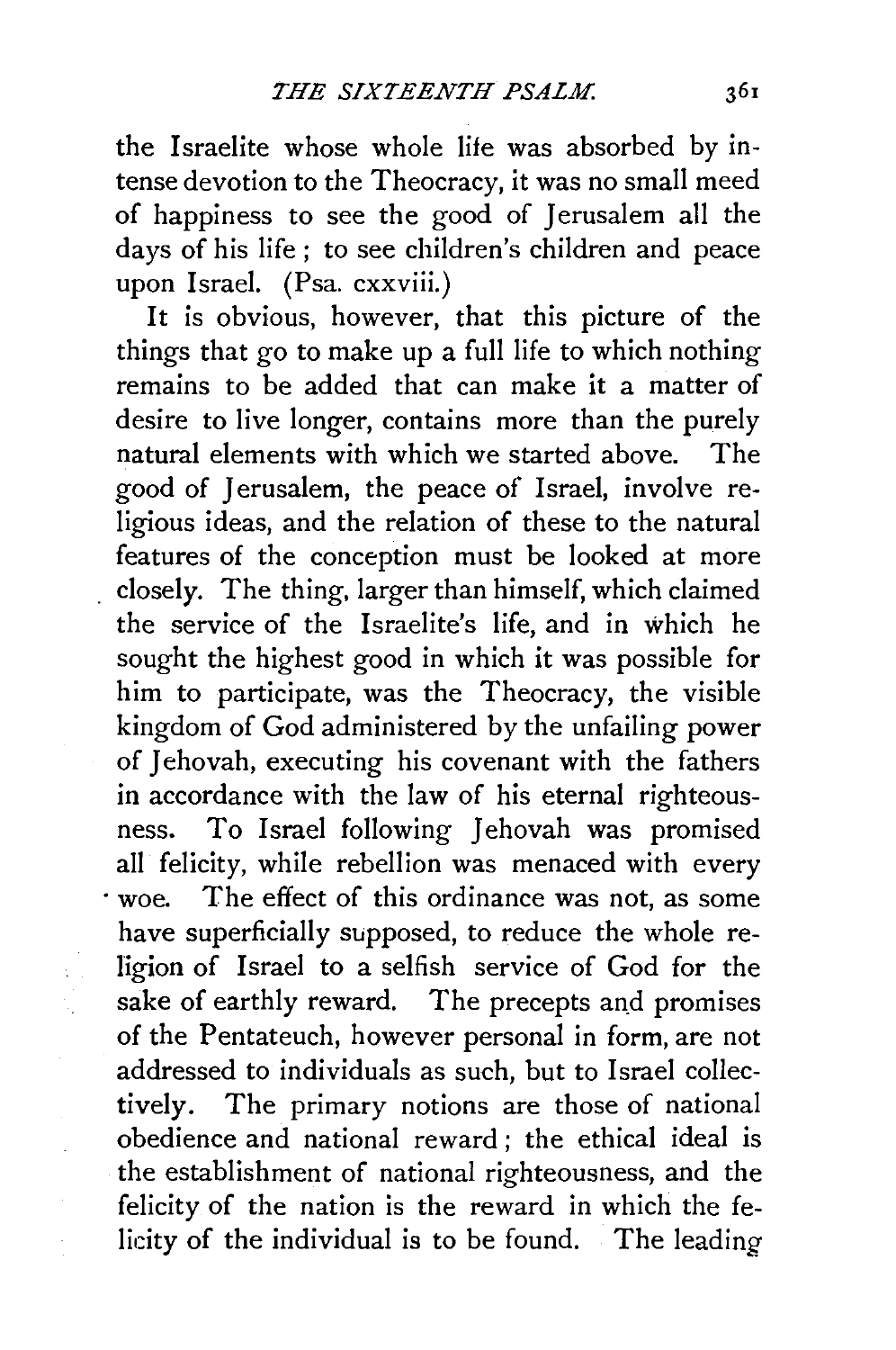blessings and chastisements rehearsed in such passages as Levit. xxvi., Deut. xxviii., good harvests or famine, peace or war, victory or defeat, and the like, are such as cannot visit the nation without involving the innocent along with the guilty. A religion which so fully recognizes the solidarity of the nation in all religious and moral interests, which places the hope of temporal felicity not simply in the maintenance of personal innocence, but in the establishment of social righteousness, does not lie open to the reproach of setting forth a mean and selfish ideal. No one who knows human nature will suppose it possible to induce a man to pursue a great social and ethical aim-the setting fast of righteousness in the earthmerely with a selfish view to his personal share in the temporal felicity with which righteousness is rewarded. The whole scheme is such as to make the moral aim the one absorbing thought of the godly Israelite, while the assurance of temporal felicity as the tangible reward of righteousness serves to give to all human faculties and desires their due recognition in harmony with the grand postulate of religion that the righteous God orders the whole universe in accordance with the law of righteousness.

It is manifest, then, that the whole tendency of this scheme was to carry the highest hopes and interests of the Israelite beyond himself. His life-work did not die with him, for it was devoted to the service of a covenant God in the pursuit of righteousness, the good of Israel. And when his work was over, when he had no more force to spend on the object so dear to him; when his children had risen up to fill his place, to inherit his duties and privileges; when, with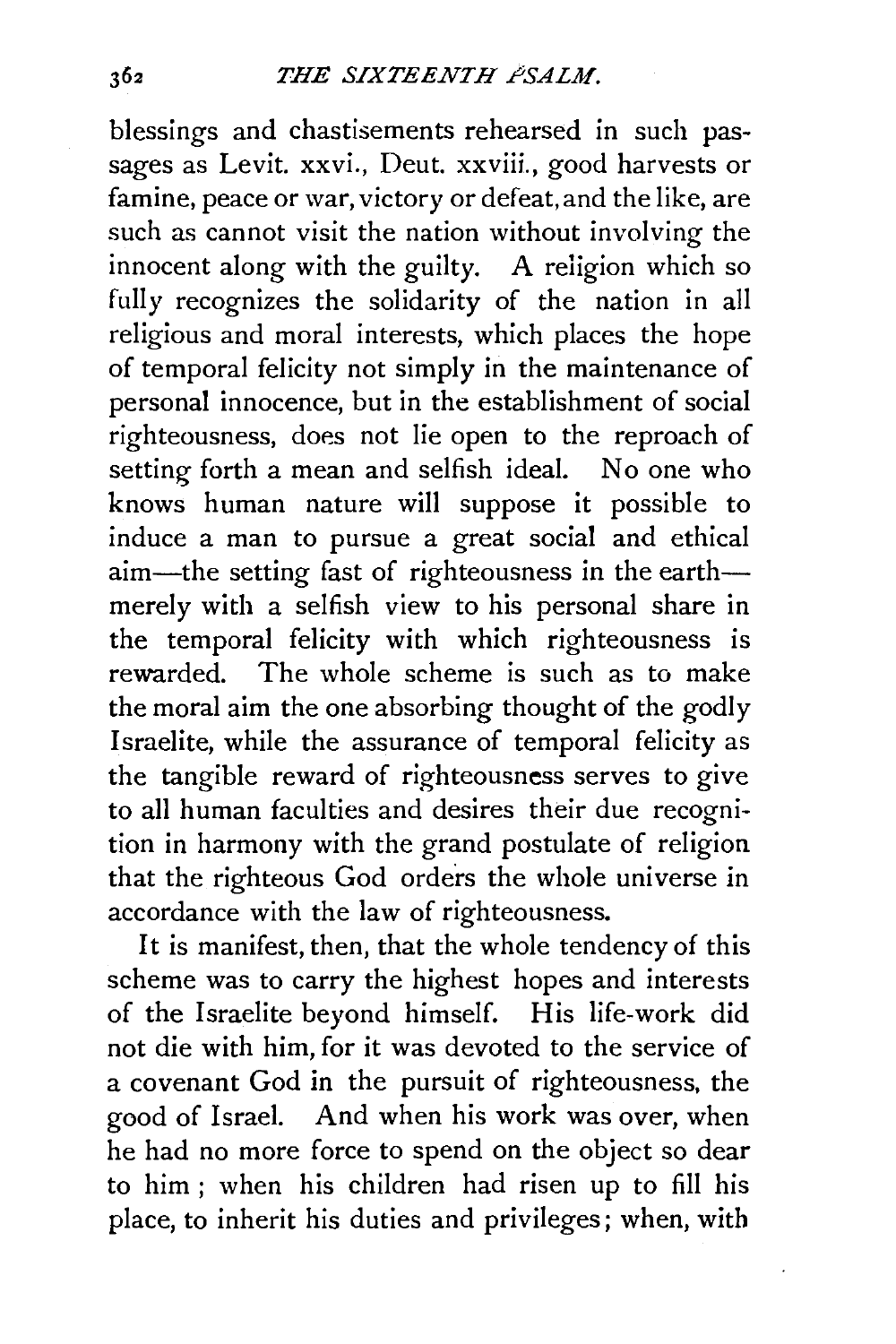all this, he could say, looking back on the past, that he had seen the good of Jerusalem all the days of his life, and in this reflection realized as an actual fact of his experience the reality of God's righteous and gracious kingship, then his life possessed an cesthetic completeness and an intrinsic satisfactoriness which made its close at such a point natural and free from bitterness. He was satisfied with length of days (Psa. xci. 16), and, for the rest, he knew that the sons of God's servants shall dwell, and their seed be established, before Him. (Psa. cii. 28.)

Perhaps even the experience of God's goodness in participation in the good of Jerusalem was not so indispensable an element in this picture of a full life as may at first sight be supposed. Even national calamity conceived as judgment on national sin was a manifestation of God's righteousness, with a gracious as well as a penal meaning, to which the godly in Israel could not refuse their deepest sympathy. That the purifying judgments, directed according to the principle of joint responsibility for national sin, were shared by the godly man himself, could not destroy his sympathy with the Divine work, but rather was the only provision by which that sympathy could be purged from all selfish taint. And so, though the believer, whose life-work was done, might have to look back, not on placid years of God-fearing prosperity, but on a long and stern battle for the right, fought amidst much sin and much suffering, he had still no cause to think his life vain. God at least had upheld him in his work. He had carried it on to the end ; amidst all that was dark in the dispensations of Providence it yet had been made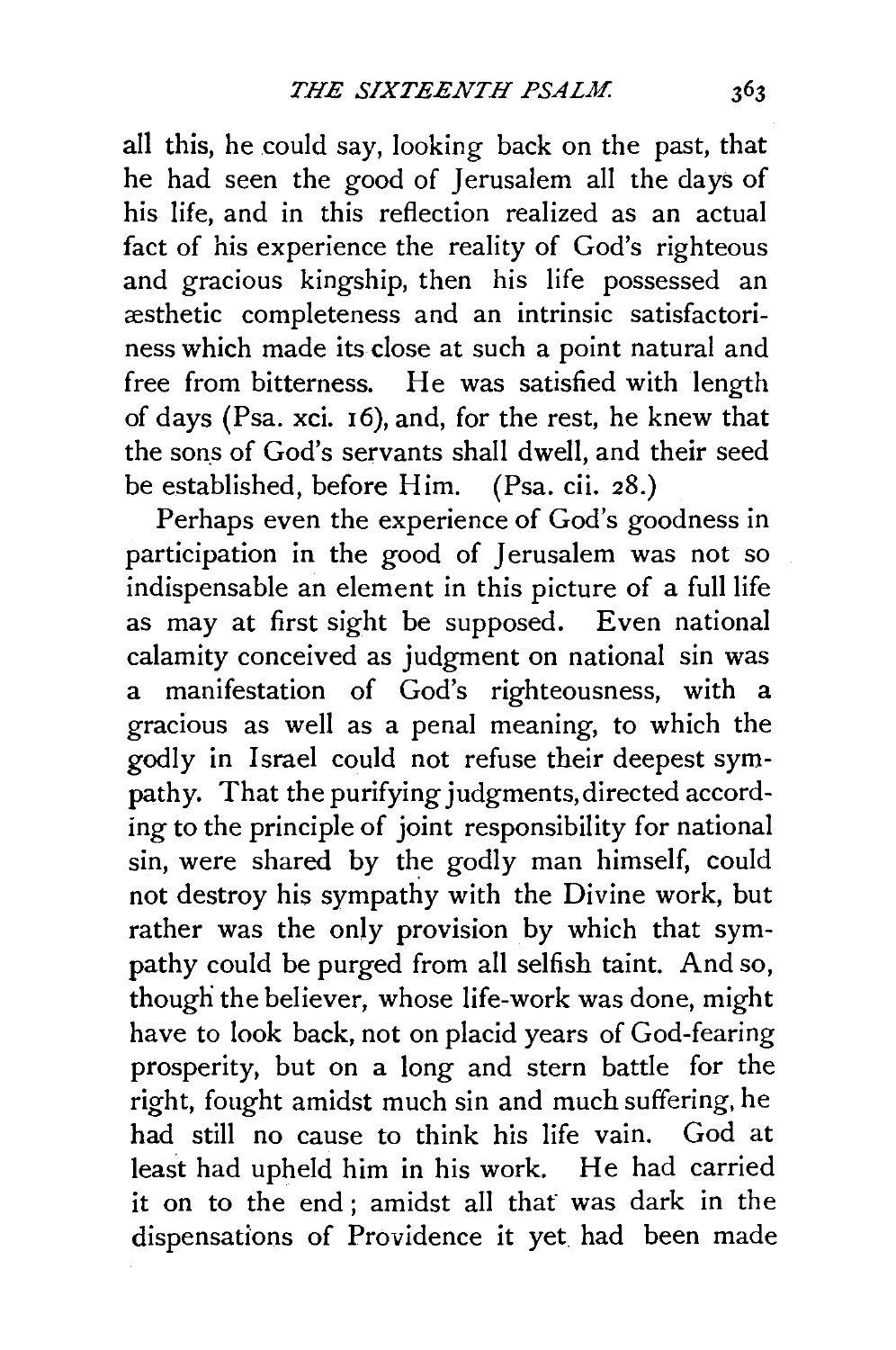clear to him in his sorest troubles that Jehovah is righteous, and loveth righteous deeds.

This is not the place for an attempt to develop these thoughts more precisely, to determine the exact extent to which the subordination of individual interests to the grand aim of setting fast God's righteousness on earth could enable the faith of the Old Testament to dispense with the confirmation of personal prosperity, even where there was no clear hope of resurrection to final retribution in the future consummation of God's kingdom. But one thing at least is clear: there is nothing in this whole line of contemplation which can render death at all tolerable to the man who still feels the energy of life fresh within him. There is at least one promise of the law to which it is impossible to give other than an individual reference-Exodus xxiii. 26: *The number of thy days will I fuljil.* Just in proportion as the whole intensity of the life of the godly was concentrated on the cause of God on earth, must it be to him absolute failure, and, therefore, absolute misery, to be excluded, I do not say from the triumph, but from the battle-field, of the great cause. To be cut off in the mid-time of his days, to be withdrawn to the land of darkness when he has still a voice to praise God and bear good witness to Him, to see Jehovah no longer in the land of the living (Psa. vi. xxx. cii.; Isa. xxxviii. &c.), that is a fate in which no drop of comfort can be found. It can have no other meaning than that God has refused to pardon the sufferer's sin, has refused to give him a place in his all-conquering host, a name in his holy army; that in hot anger He sweeps away his soul with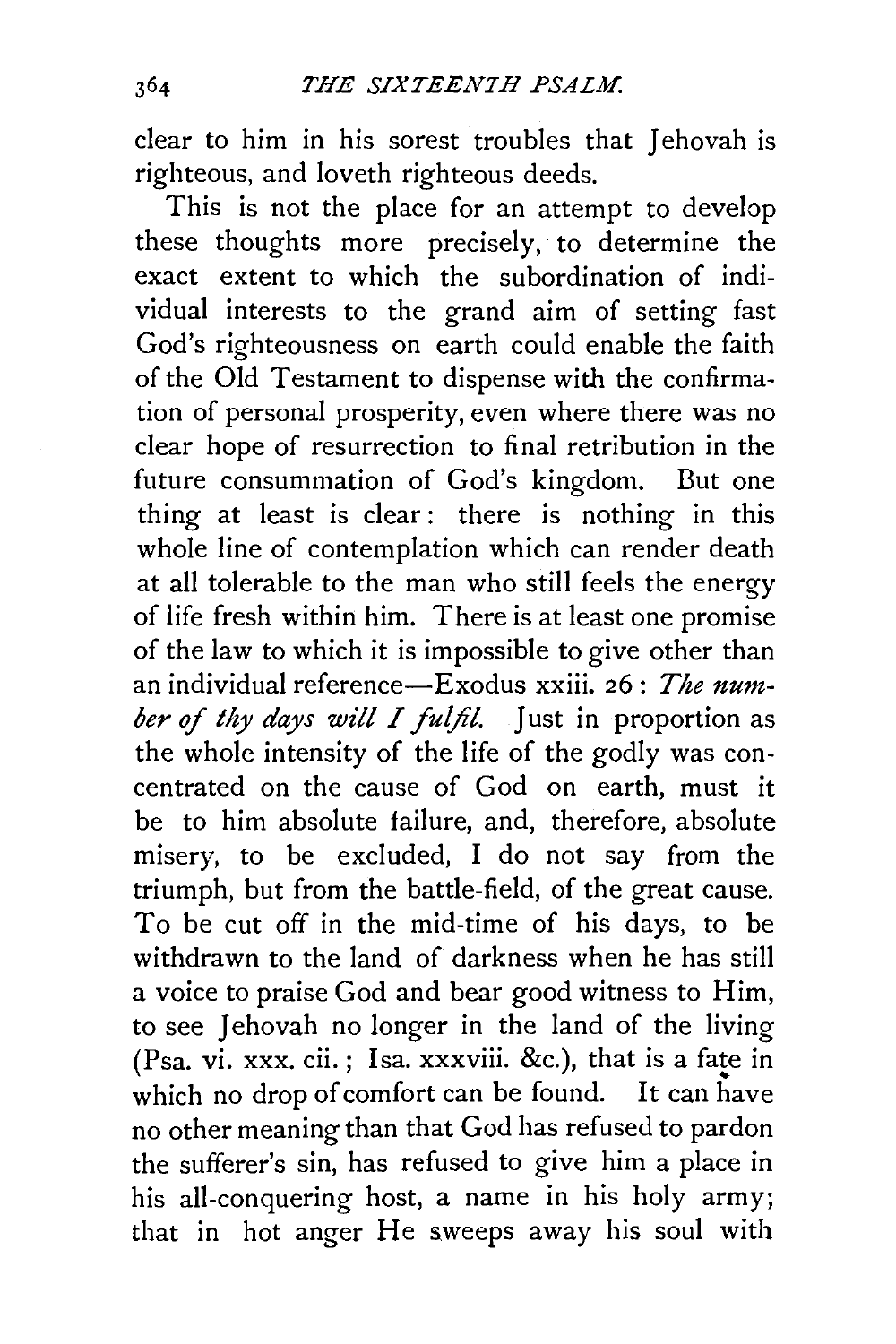sinners and his life with men of blood (Psa. xxvi. 9.; lv. 23, &c.). Of course, it is not to be imagined that a sharp objective line can be drawn between a life which ends in due time, acknowledged by God and with the peaceful sense of acceptance with Him, and one which is broken off by God's anger, and implies rejection from his presence. The mere number of a man's years can never have been conceived to be an adequate criterion. Even in old age and grey hairs, the singer of Psalm lxxi. still cries eagerly that he may not be forsaken in failing strength, that he may be spared still to declare God's arm and might. Or, on the other hand, Elijah, in the prime of his days, after striking one great stroke for God's kingdom, can sit down and say: "Enough, Lord, take away my life, for I am not better than my fathers." But the distinction is none the less real because defined by a fluctuating and, in great measure, subjective boundary. A future state which has as its essential quality the cessation of all the energy and effort of life, can commend itself only as a place of rest (Isa. lvii. 2.), and so can appear other than evil only to the "wearied in strength " (Job iii. 17, margin), to the man all whose force for life on earth is spent, and who seeks no more than peaceful repose.

Now, we find many passages in the Old Testament in which these ideas are applied to the case of a man face to face with some deadly trouble. Sometimes the sufferer, who feels himself to be cut off in the midst of his days, is oppressed with a sense of rejection from God. (Isa. xxxviii.; Psa. lxxxviii.) At other times, while the affliction is keenly felt as an expression of God's wrath, the sufferer is able to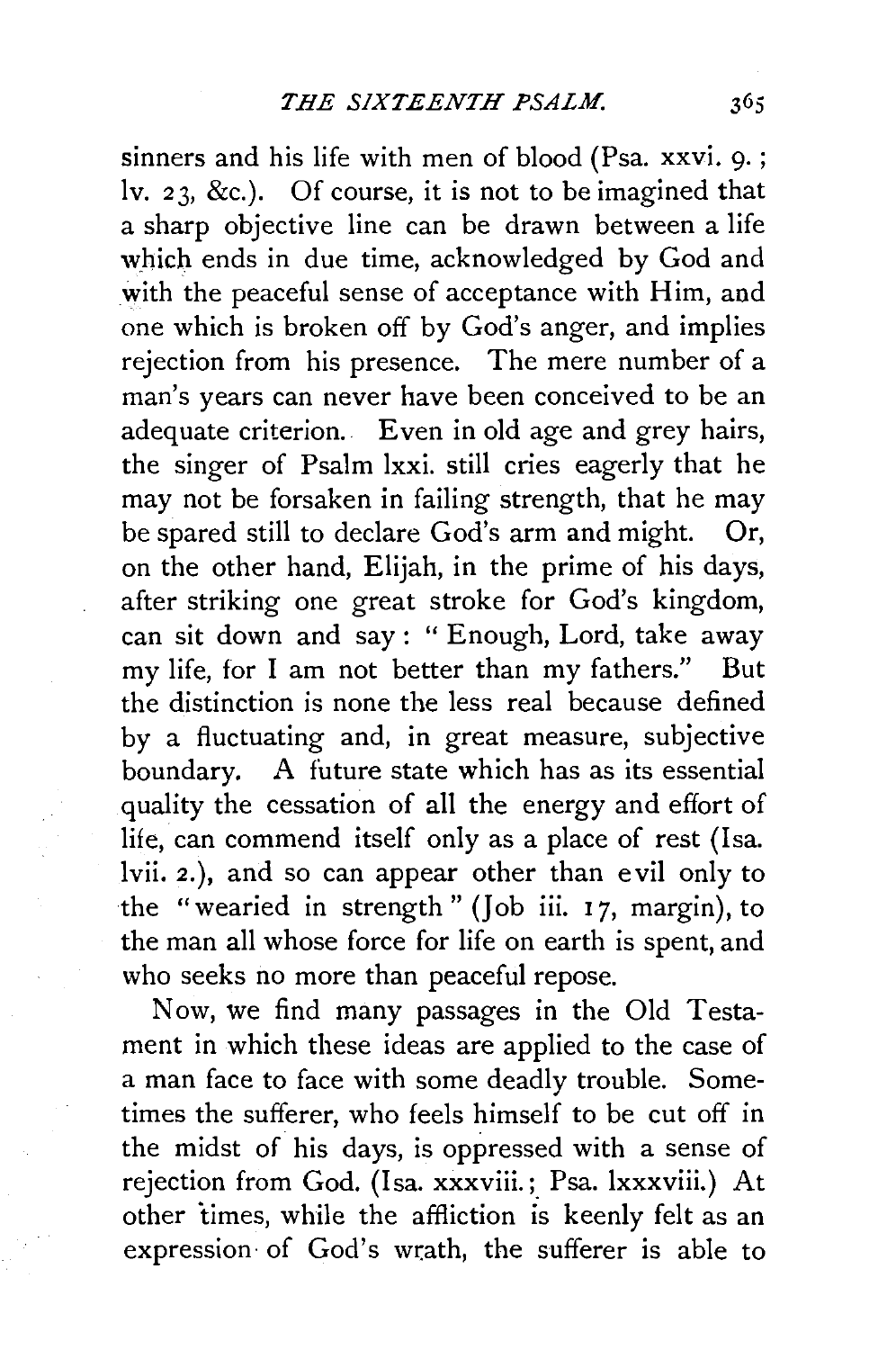wrestle through the sense of wrath to assurance of forgiveness and restoration. (Psa. vi. xiii. xxx.) At other times we see less of struggle and more of placid, or even exultant, confidence that God does accept the person and the service of the singer, and that, therefore, he shall not die, but live, and recount the works of Jah.  $(Psa. cxyiii. lxxi. cxyi.)$ 

But in all these cases, I conceive, the argument is quite distinct from that of our Psalm. We have here no struggle between apprehension of God's wrath and hope in his salvation. Life is not pleaded for as a pledge of the forgiveness of the Psalmist's sin, the acceptance of his person and service. There is no trace of the thought, "Let me not die now, when my work is undone and my life imperfect, and when therefore thou canst end them only because thou rejectest them wholly." The whole Psalm moves in a serene atmosphere of the (fullest assurance. The hope of continued life has no or anything that is in him. That hope is the direct reference whatever to the singer's age or life-work, fruit of God's continued love. It is impossible to suppose the Psalmist tacitly to add that though he hopes for life now, a day must come when life can no longer be an object of desire, when his wearied frame shall gladly sink into the grave. What makes life worth living is, on the view of this Psalm, not any energy that decays in old age, but that communion of love with God which can never fail.

It is objected that this argument, if it proves anything, proves too much-that if it gives assurance of recovery from one mortal sickness, it implies in general that physical death can have no hold on him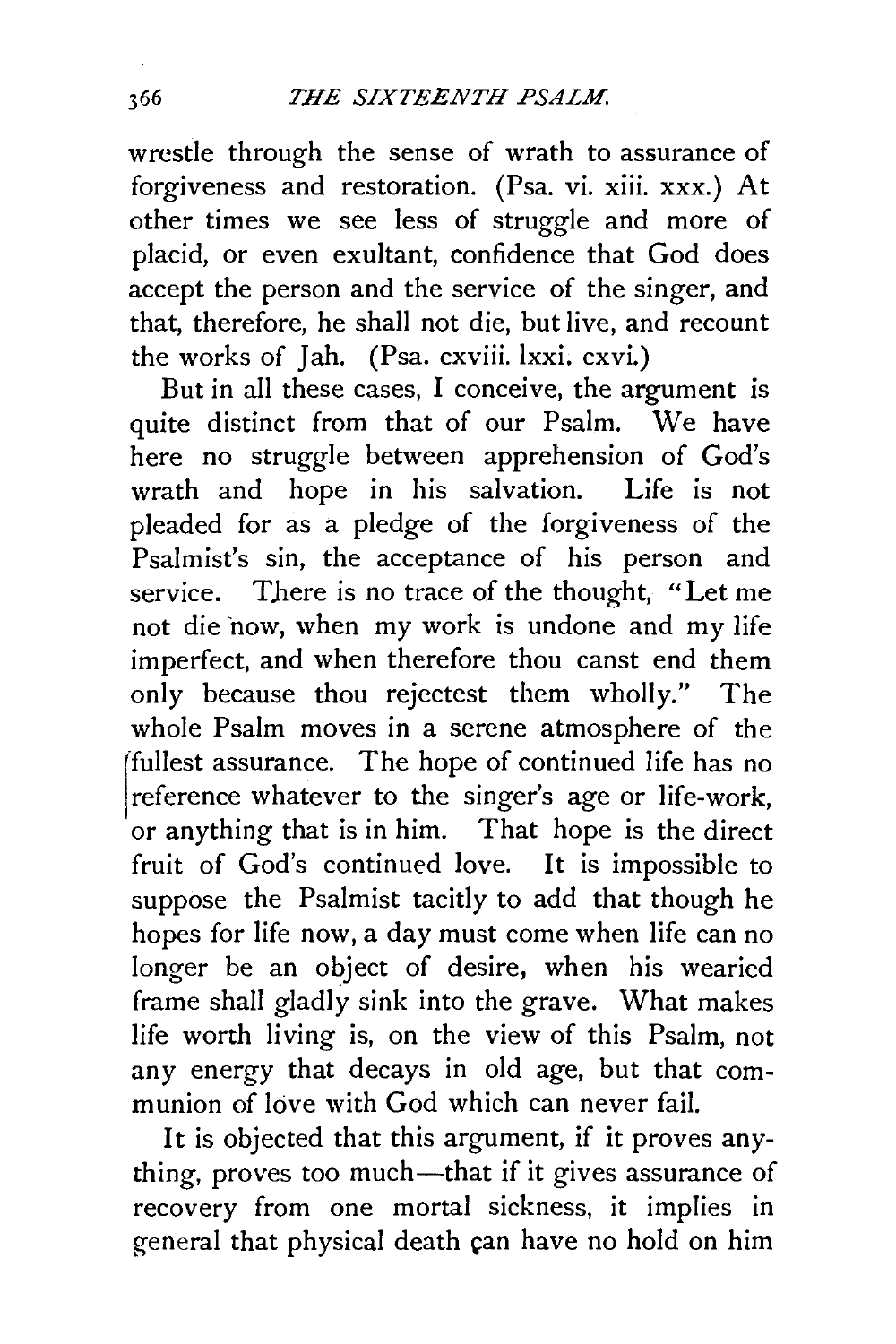who stands in God's grace. But it is to be observed that life and death are here apprehended, not in their physical and empirical manifestation, but in their ideal qualities. The life which the Psalmist knows to be undying is *the continual energy of loving fellowship 'With God.* The death to which this life can never yield is the silence of the land of forgetfulness, where there is no revelation and no praise of God. These two ideas are embodied for the Psalmist under the form of life in this world, on the one hand, and death and Sheol on the other. Now the religious consciousness can never be satisfied by asserting a noumenal transcendental truth without applying it to actual phenomena] experience. The indissolubleness of the life in God is to the Psalmist a present reality. As such it must approve itself true under the present forms and conditions of his existence, that is, in physical life as contrasted with physical death. In no other way can he conceive the great truth as present and practical. It would be ridiculous for the inspired singer, who possesses an ideal truth in ideal certainty, to pause in the fulness of his faith, and reflect on the empirical fact that, after all, no man escapes death. He knows that he cannot yield to death in the only form in which he fears it, namely, as separation from God; and he conceives this immunity in the only form in which he has any means of conceiving it, namely as continued physical life. It is true that this persuasion is a paradox. It is true that so high a confidence, so unconditionally expressed, can reign to the exclusion of all doubt and fear only in a moment of highest elevation, and that the same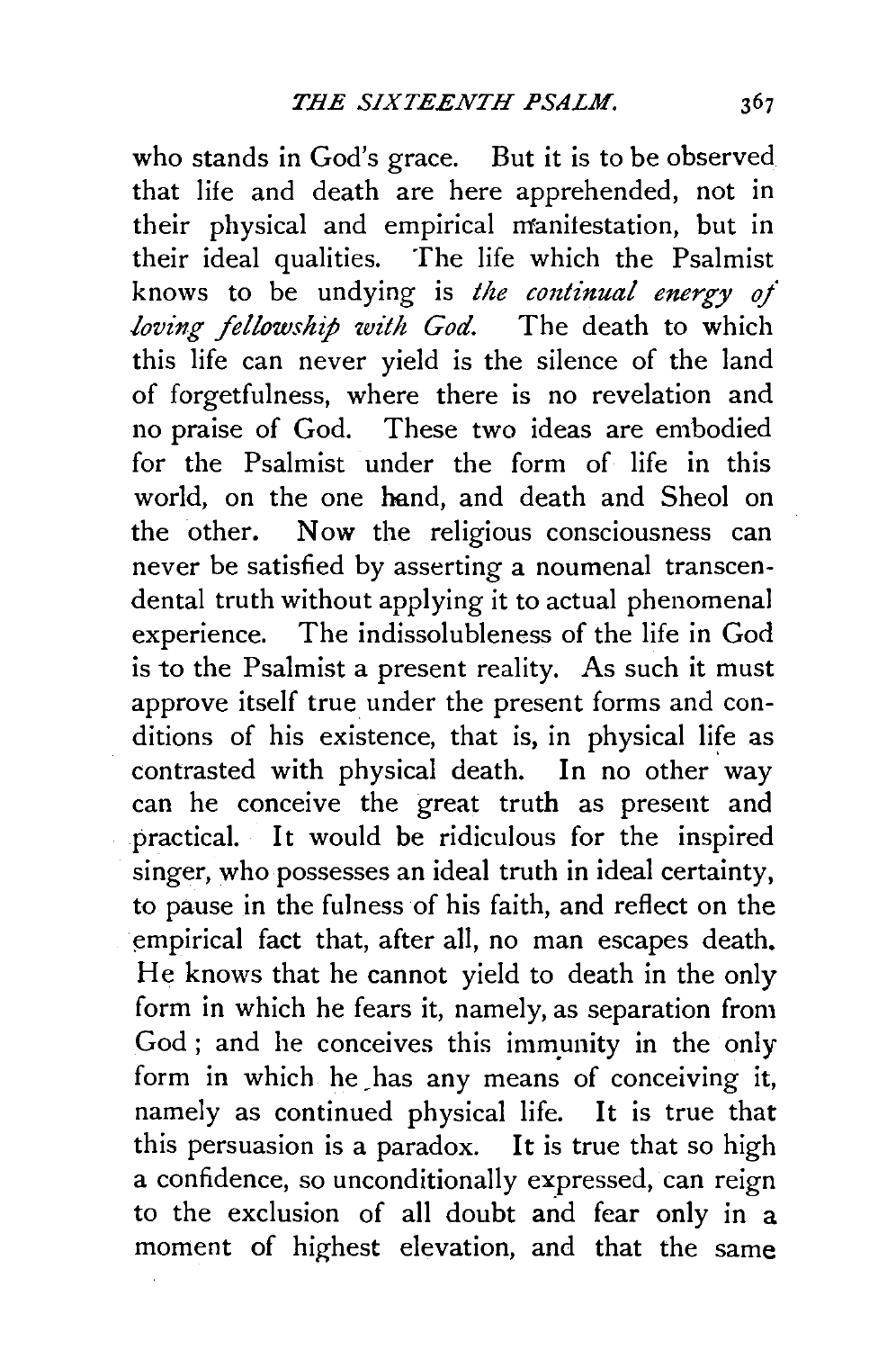singer, under a sense of sin and weakness, of failing strength and of God's displeasure, must soon have passed through bitter experiences such as we read of in other psalms-experiences far removed from the joyful confidence and energy of the words before us. But so long as the strong sense of full loving communion with God which our Psalm expresses remains undimmed, no doubt can receive entrance. What we call physical impossibilities never had any existence for the faith of the Old Testament, which viewed every physical condition as implicitly obedient to Jehovah's law of righteousness. So long, then, as the Psalmist stands in unfailing fellowship with God he must live, and cannot cease to live. It is only when the sense of sin arises as the consciousness of *impeded* fellowship with God that there can arise at the same time a sense of uncertainty and limitation in the hope of life.

Thus the paradox of our Psalm resolves itself in the one great Old Testament paradox-Jehovah, a God of boundless love and grace, admitting man into fullest fellowship with Himself, and yet a God who has no fellowship with sinners. A God merciful and gracious, but yet who cannot acquit the guilty. And so long as this paradox remained unsolved it was not possible for the Old Testament saints to reach a clear and consistent hope of immortality. They could only vibrate between opposing views. Where the sense of sin standing between man and God was swallowed up in the confidence of full acceptance they reached forth to the glorious hopes of our Psalm, and death and all evil vanished before the light of God's love. But when this brightness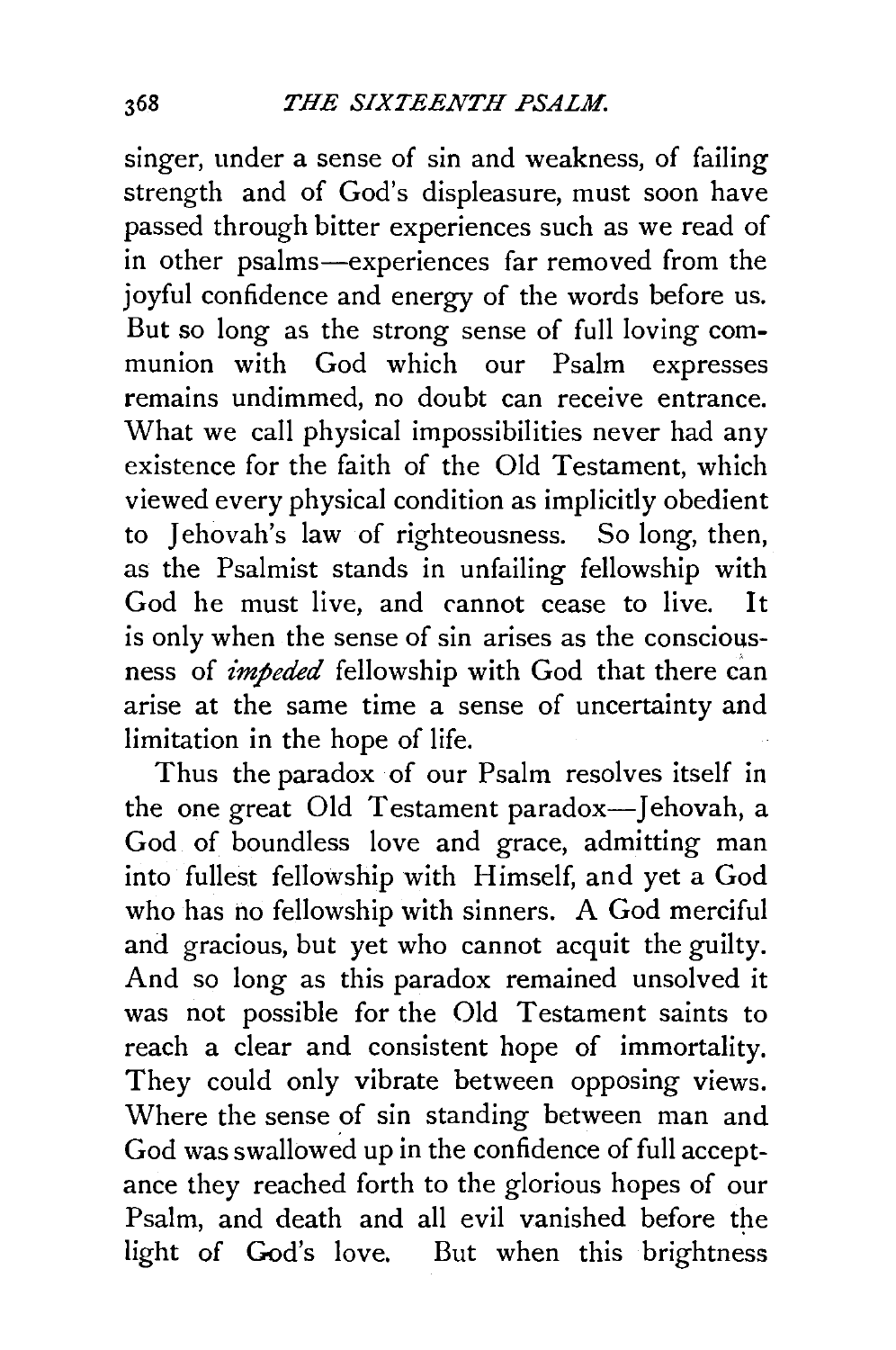passed away and the sense of sin and wrath lay heavy on them, when man's weakness and nothingness before God stamped all life as fleeting and shadowy, they sank back almost to despair (Psa. Ixxxviii.), or at least lived almost habitually in a faith which contented itself with the thought that as all have sinned, all must die, and sought only to realize a sense of forgiveness and acceptance within the limits of this irrevocable doom. (Psa. xc. &c.)

The Psalter includes psalms which express the whole gamut of Old Testament feeling on the subject of death, and so bears witness, on the one hand, how little there was any fixed and settled doctrine on the topic ; and, on the other hand, how wisely the Old Testament church refused to exclude from her liturgy any expression of religious feeling which, however paradoxical it might seem, bore its own reason within<br>itself. That the sixteenth Psalm delineates an ideal That the sixteenth Psalm delineates an ideal which throughout the Old Testament dispensation was never realized fully,—that is, in a whole life,—but which only expressed the highest climax of subjective conviction, was not felt to detract from its religious truth. Nay, in religion the ideal *is* the true. The destiny of him who is admitted into full fellowship with God  $i$ s life, and if that fellowship has never yet been perfectly realized it must be realized in time to come in the consummation of God's kingdom and righteousness. This, like other glorious promises of God, is deferred because of sin ; but, though deferred, is not cancelled. Thus the psalm, originally an expression of direct personal persuasion, must necessarily, in its place in the Old Testament liturgy, have acquired a prophetic significance, and so must VOL IV.  $25$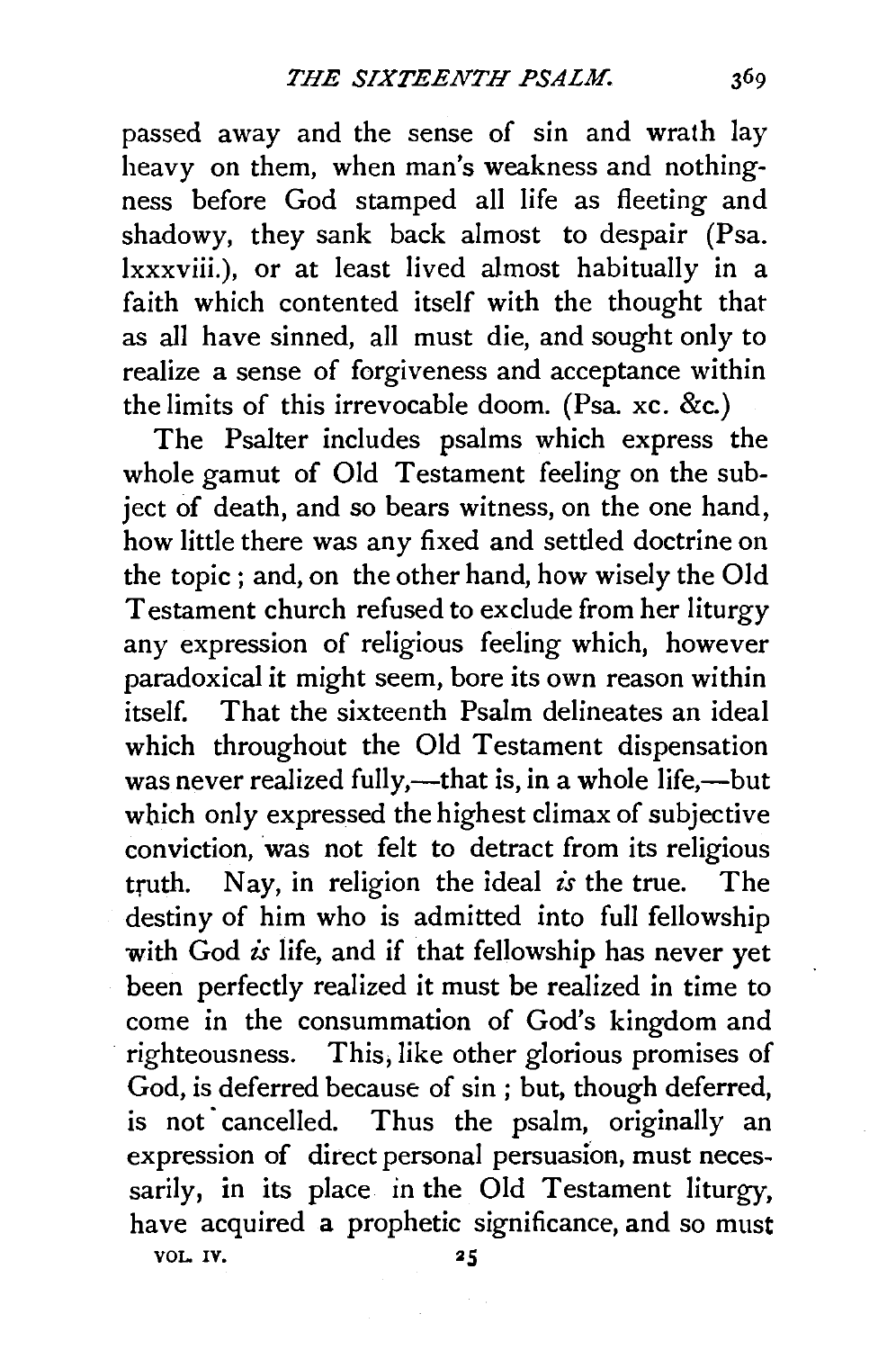have been accepted as parallel to such highest anticipations of eschatological prophecy as Isaiah xxv 8, "He hath swallowed up death for ever."

Individual worshippers participating in the Temple service of praise would not, in general, appropriate the psalm with the same feeling of immediate conviction which belongs to its original composition. The psalm, accepted as prophetic, could most readily have a personal application in so far as every Israelite might hope to see with his own eyes the glorious consummation of God's kingdom. This would be parallel to the way in which we find in the Apostolic Churches a wide~spread hope of living till the second coming of Christ. Or, failing this, it is probable that, even in Old Testament times, the psalm might be viewed in the light of that doctrine of the resurrection which appears in connection with the destruction of death in the prophecy quoted above (lsa. xxvi.), and which, at a later date, is formulated in the Book of Daniel.

We may say, then, that in the mouth of the Psalmist himself our psalm did not set forth a remote prophecy or a religious problem, but a truth of direct spiritual intuition. But accepted into the Old Testament liturgy as an expression of the faith of Israel, and so confronted with that experience of sin and . imperfect communion with God of which the Old Testament was so sensible, it necessarily became part of a problem which runs through the whole dispensation, while at the same time it was a help towards the solution of the problem. Like other psalms in which the ideal is developed in the teeth of the empirical, it came to possess a prophetic value for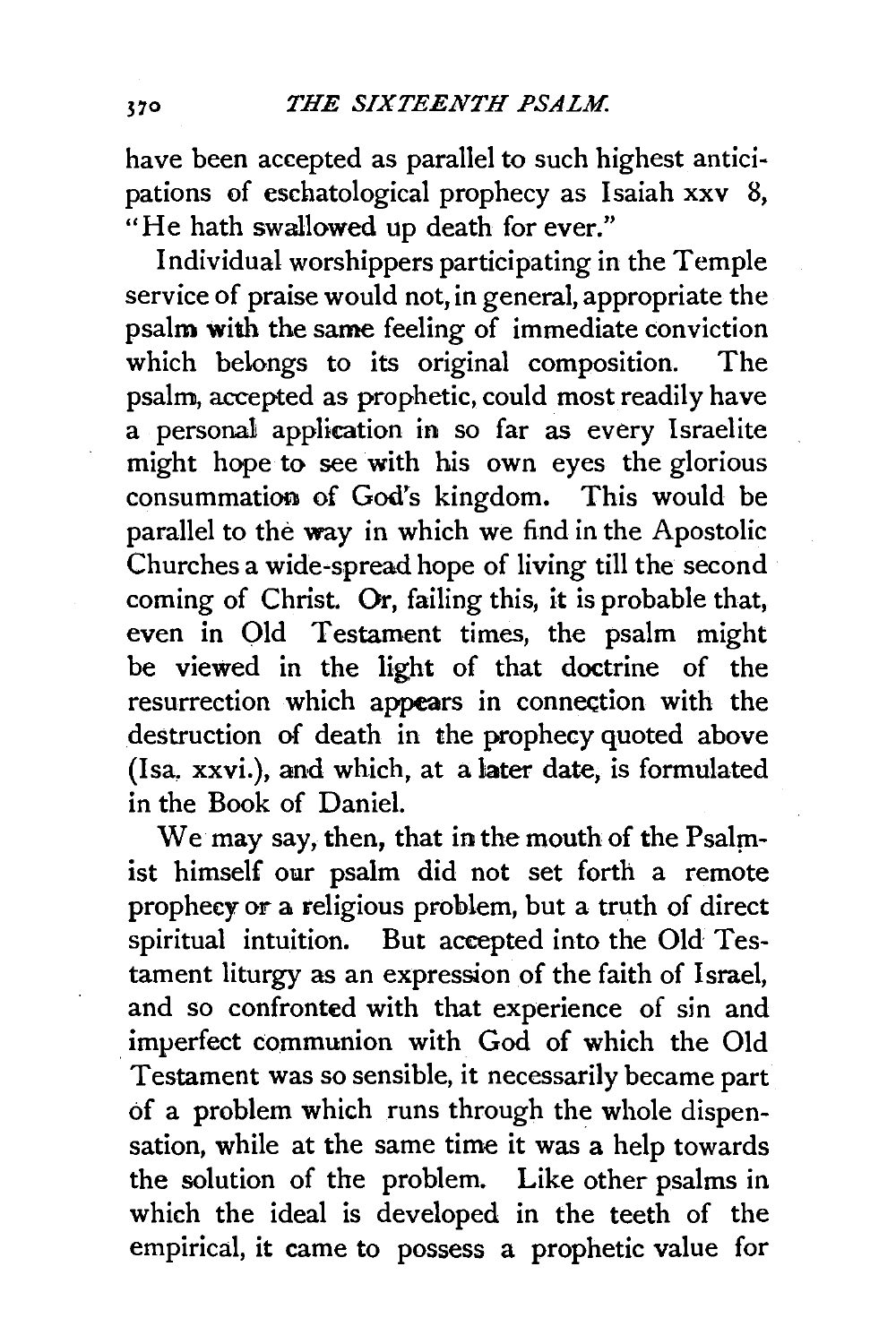the Church, and it was felt to set forth truth only in so far as it was transferred from the present to the future.

Nor could it be otherwise so long as the psalm was taken on the lips of men who only in a passing ecstasy of faith could feel their fellowship with God to be absolute and indissoluble. So soon as this joyous consciousness is crossed by the sense of abiding and indwelling sin, the whole ground of the Psalmist's present conviction is broken. Where the soul is not wholly absorbed in God and the heart not united to do his will, there the life which is inalienable is not yet present in that force by which it triumphs over death and the grave.

But when He was manifested among men who bore unbroken through all his life the absolute consciousness of sinless fellowship with God, He in whom man was indeed bound to God by bonds indissoluble, then the words of the psalm were no longer an ideal of the future but a present and abiding ·reality. *Him God raised up, loosing the cords of death, because it was not possible that he should be holden of it* (Acts ii. 24).

The psalm is fulfilled in Christ, because in Christ the transcendental ideal of fellowship with God which the psalm sets forth becomes a demonstrated reality. And becoming true of Christ, the psalm is also true of all who are his, and in the Psalmist's claim to use it for himself the soundness of his· religious insight is vindicated ; for Christ faced death not only for Himself but as our Surety and Head. The bond that bound his life to God is also the bond to bind us to God. He identified Him